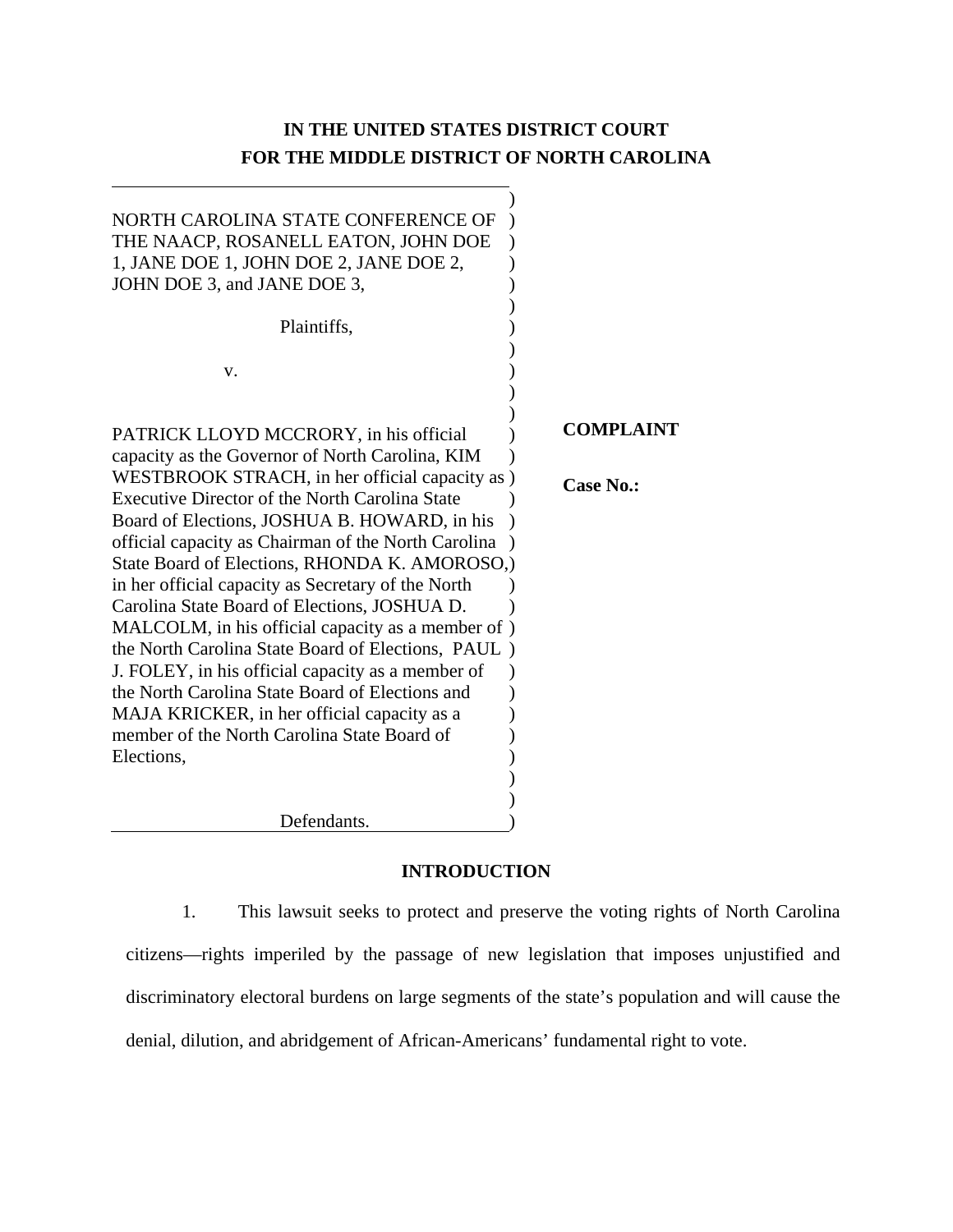2. On June 25, 2013, the Supreme Court decided *Shelby County v. Holder*, No. 12- 96, which invalidated Section 4(b) of the Voting Rights Act of 1965. Section 4(b) had included a formula for determining which state and local jurisdictions were considered "covered" jurisdictions under the Voting Rights Act based on a history of racial discrimination in voting. Section 5 required all covered jurisdictions, as defined by Section 4(b), to obtain approval (or "preclearance") from the U.S. Department of Justice before implementing changes to their voting procedures. The purpose of these provisions was to protect the electoral process from the vestiges of race discrimination.

3. Although *Shelby County* struck down Section 4(b), the Court made clear that its decision "in no way affects the permanent nationwide ban on racial discrimination in voting found in § 2" of the Voting Rights Act. The Court also reiterated that "[b]oth the Federal Government and individuals" can sue under Section 2 and that "injunctive relief is available in appropriate cases to block voting laws from going into effect."

4. Prior to *Shelby County*, 40 counties in North Carolina were covered jurisdictions under the Voting Rights Act and subject to federal preclearance requirements. Over the past 30 years, the Department of Justice has objected more than 40 times to changes in voting laws in North Carolina

5. One month after *Shelby County* effectively nullified the preclearance requirements in the Voting Rights Act, the North Carolina General Assembly moved to enact sweeping new limitations on the franchise. On July 26, 2013, the General Assembly passed H.B. 589, which includes a number of substantial restrictions on voting opportunities in local, state, and federal elections. Among other things, H.B. 589: (i) imposes strict voteridentification requirements; (ii) eliminates same-day voter registration; (iii) reduces early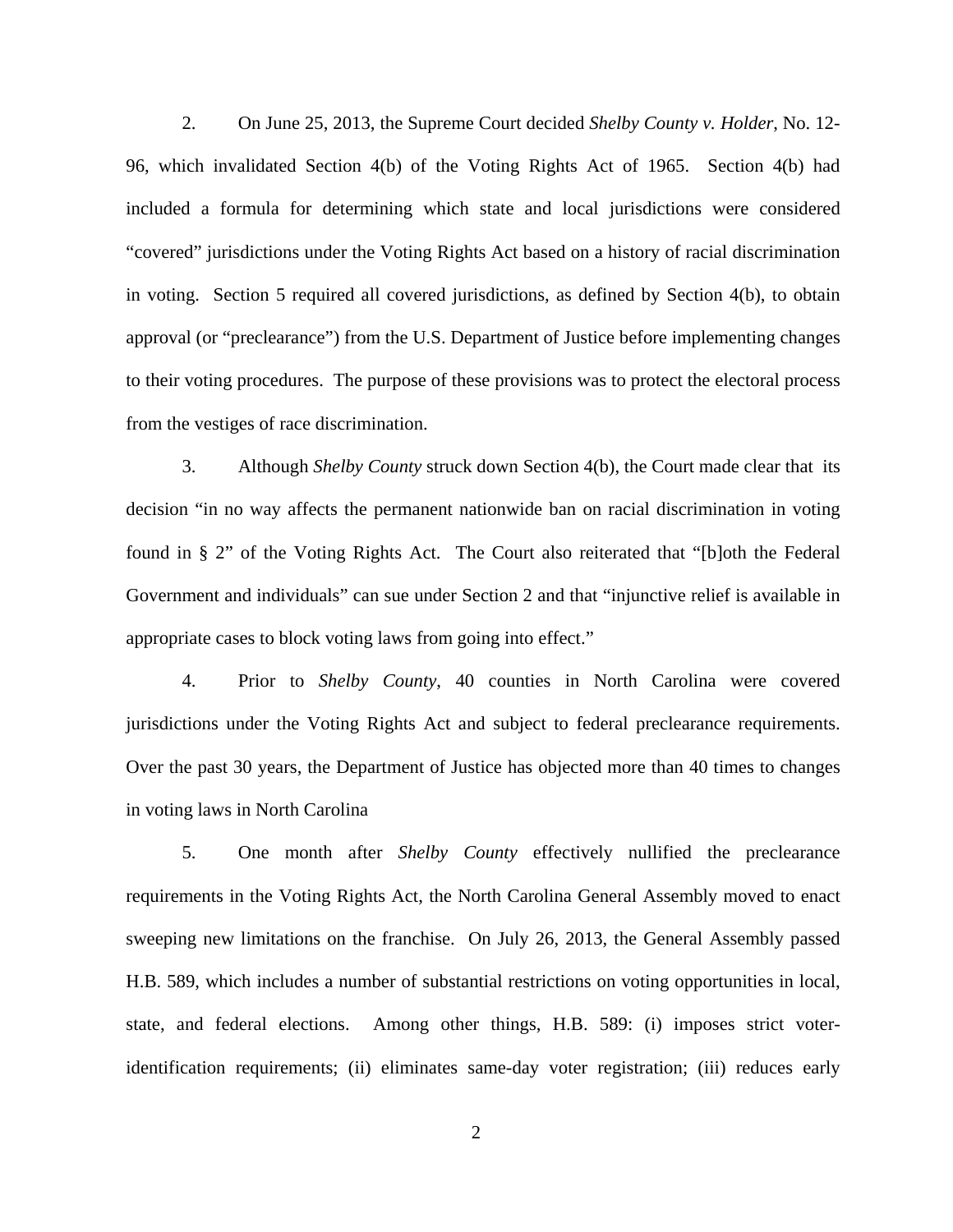voting opportunities by reducing the number of days of early voting; (iv) prohibits the counting of provisional ballots cast by voters who go to the wrong precinct; and (v) expands the number of poll observers and the numbers of people who can challenge ballots.

6. In enacting H.B. 589, North Carolina became one of the first states to pass more restrictive voting laws following the Supreme Court's decision in *Shelby County*. The breadth of the new law is striking, targeting nearly every aspect of the voting process. One leading election-law scholar described H.B. 589 as "probably the most suppressive voting measure passed in the United States in decades."

7. The voter-identification requirements of H.B. 589 require registered voters to show one of a limited number of specific government-issued photo identification cards in order to cast a ballot and have it counted in a North Carolina election. This requirement will disproportionately injure African-American voters, who are less likely than other members of the electorate to possess the required forms of identification and also face disproportionately greater burdens in obtaining such identification. As a result, African-American voters are more likely than other North Carolina voters to have their votes denied, diluted, or abridged by H.B. 589.

8. The same-day registration and early-voting provisions of H.B. 589 eliminate the possibility of same-day registration of voters during the early voting period and reduce the available days for early voting. These provisions will disproportionately injure African-American voters because African-American voters in North Carolina use same-day registration and early-voting opportunities at higher rates than white voters. During the 2012 election cycle, *70%* of African-Americans who voted did so through early-voting opportunities. Sameday registration and early voting have been highly successful programs utilized by large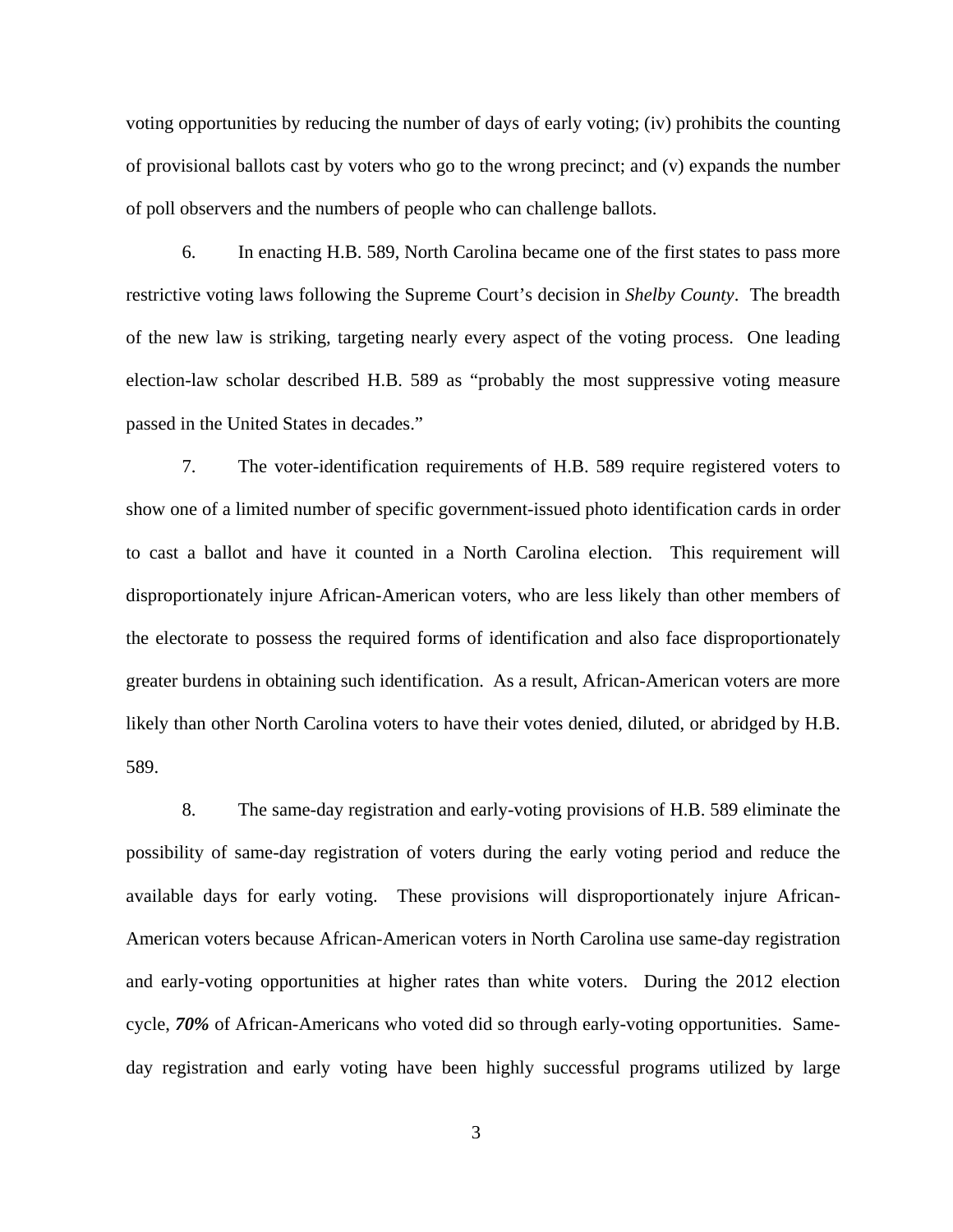portions of the electorate. Yet nowhere in the legislative history or record did legislators offer a credible, non-discriminatory reason for eliminating these popular programs.

9. By providing that previously valid out-of-precinct provisional ballots will not be counted, H.B. 589 similarly has a disproportionate effect on African-American voters. African-American voters have, in past North Carolina elections, cast a disproportionate number of out-of-precinct provisional ballots. The impact of the new restriction on out-of-precinct provisional ballots is further compounded by the elimination of same-day registration procedures previously available to correct errors of this kind. The North Carolina General Assembly nonetheless eliminated both out-of-precinct provisional ballots and the same-day registration practice without specifying any credible (much less compelling) nondiscriminatory reason for its actions.

10. By expanding the number of poll observers and the numbers of people who can challenge ballots, H.B. 589 increases the likelihood of voter harassment and imposes a substantial and unlawful burden on the right to vote. The state legislature passed these measures despite evidence of significant voter intimidation during the 2012 election cycle. On information and belief, these changes will disproportionately impact African-American voters.

11. These provisions of H.B. 589—both independently and cumulatively—violate Section 2 of the Voting Rights Act, 42 U.S.C. § 1973. The limitations that H.B. 589 imposes on the right to vote have a disparate impact on African-Americans, and, in interaction with existing societal and economic conditions, result in denying African-Americans equal and meaningful access to the political process. The ultimate result of these provisions is the dilution of African American voting strength.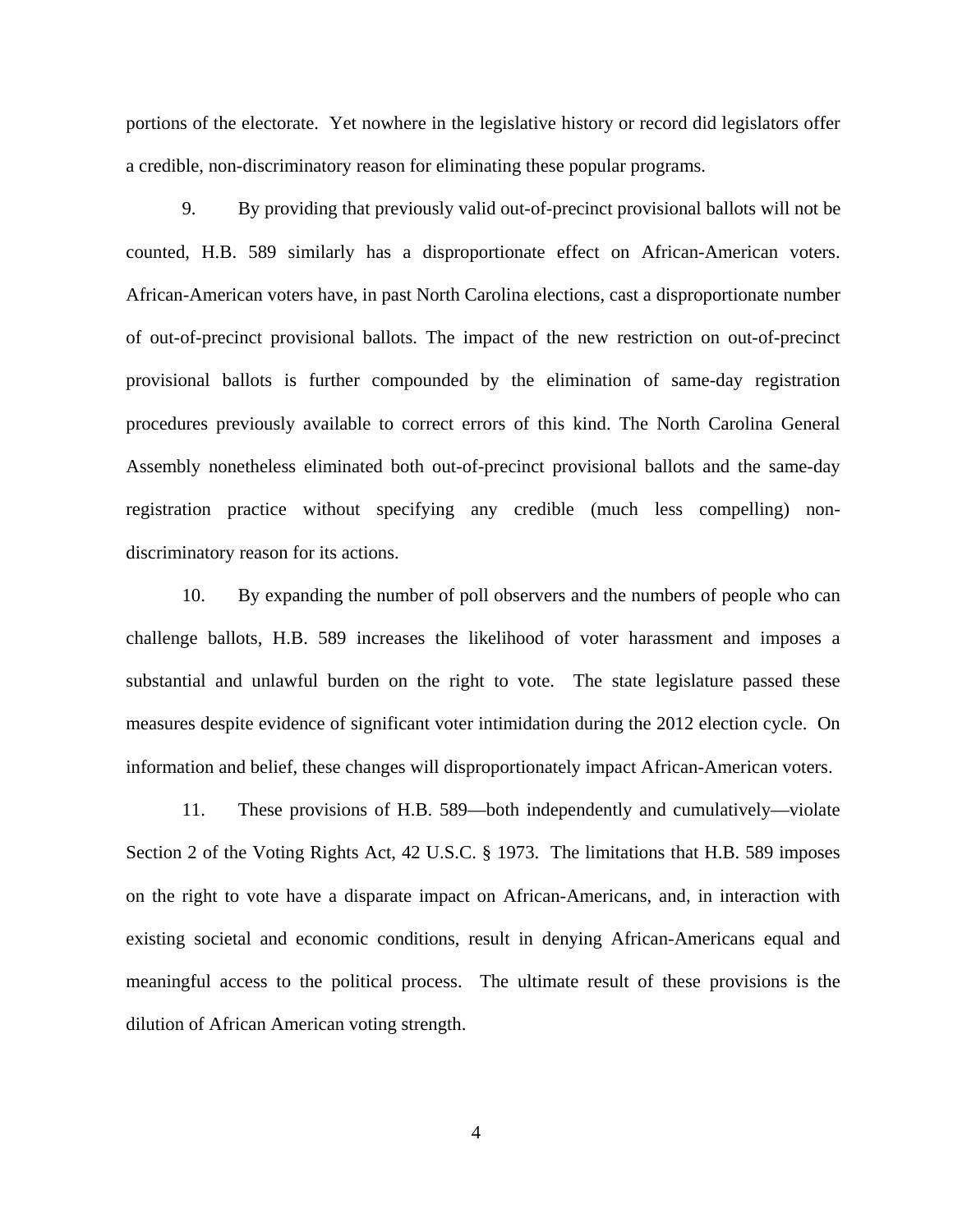12. These provisions of H.B. 589 also violate the Fourteenth and Fifteenth Amendments of the United States Constitution. These provisions impose discriminatory and unlawful burdens on the right to vote that are not justified by any legitimate or compelling state interest. Although North Carolina legislators attempted to justify H.B. 589 by pointing to concerns of voter fraud, the facts before the legislature established that voting fraud is not a significant problem in North Carolina and, even if it were, that the provisions in H.B. 589 are not appropriately nor narrowly tailored to address that problem. Concerns of actual or perceived voting fraud also do not justify the substantial and unprecedented restrictions on voting opportunities disproportionately used by African-Americans—including early voting, same-day-registration, and provisional ballots. H.B. 589 also draws irrational and unjustifiable distinctions among different classes of voters.

13. Plaintiffs request that the Court find the challenged provisions of H.B. 589 to be unlawful under Section 2 of the Voting Rights Act and the Fourteenth and Fifteenth Amendments to the U.S. Constitution. Plaintiffs also request that the Court enter declaratory and injunctive relief preventing defendants from implementing or enforcing the challenged provisions of H.B. 589.

#### **JURISDICTION & VENUE**

14. This Court has subject-matter jurisdiction over this action pursuant to 28 U.S.C. §§ 1331, 1343, and 1357, and 42 U.S.C. §§ 1983, 1988, 1973, and 1973j.

15. This Court has personal jurisdiction over the defendants, all of whom are either elected officials in North Carolina or are board members, officers, or employees of the North Carolina State Board of Elections. All of the defendants work and reside in the State of North Carolina.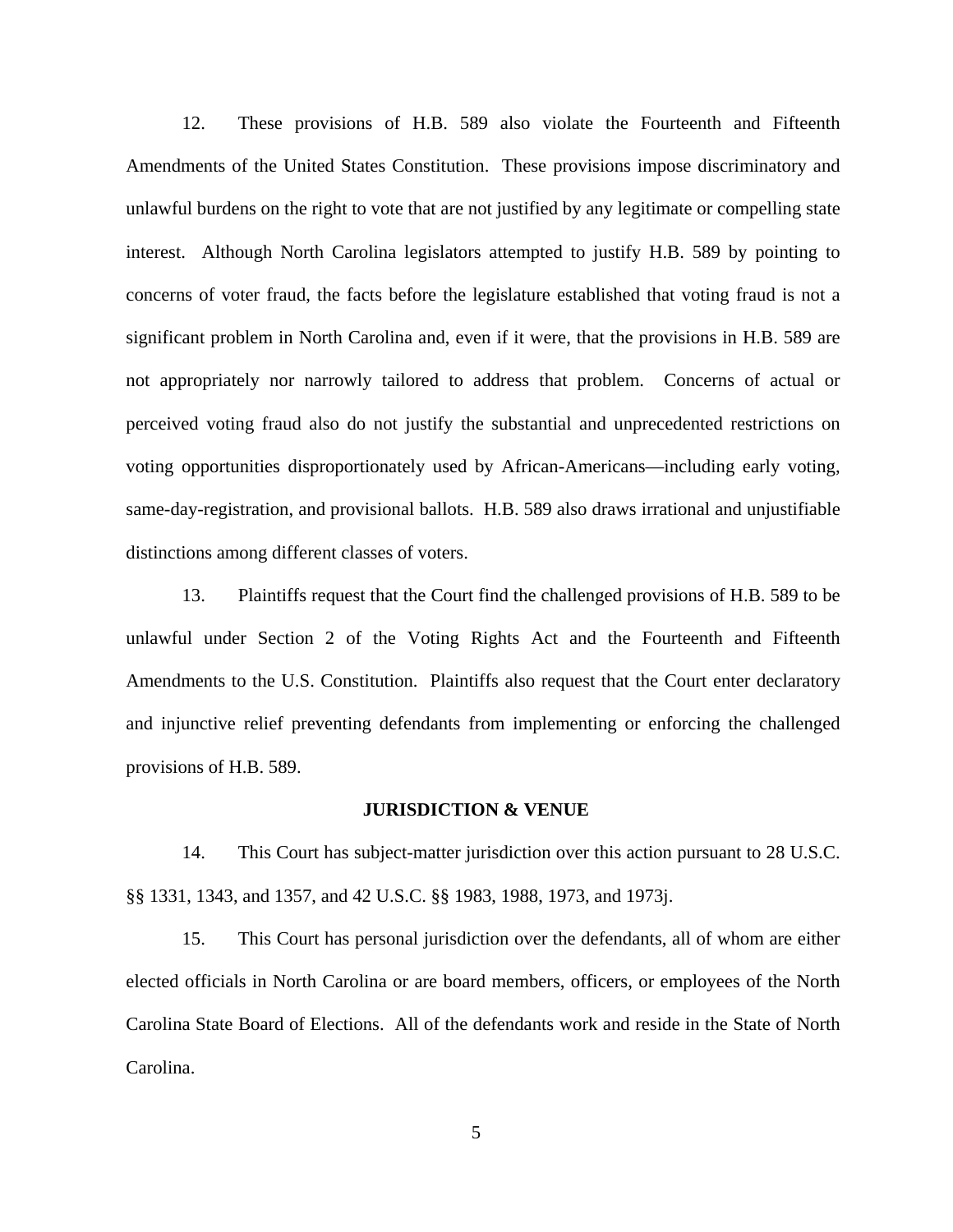16. Venue is proper in this Court pursuant to 28 U.S.C. § 1391(b). Among other things, a substantial portion of the violations and harms complained of herein occurred, or will occur, in this District.

17. This Court has authority to issue declaratory and injunctive relief pursuant to 28 U.S.C. §§ 2201 and 2202.

### **THE PARTIES**

18. Plaintiff NORTH CAROLINA STATE CONFERENCE OF THE NAACP ("North Carolina NAACP") is a nonpartisan, nonprofit organization composed of over 100 branches and 20,000 individual members throughout the state of North Carolina. The North Carolina NAACP has members who are citizens and registered voters in each of the state's 100 counties and in the 40 counties previously covered by the Voting Rights Act. Many of those members will be directly impacted and harmed by the unlawful provisions of H.B. 589. The fundamental mission of the North Carolina NAACP is the advancement and improvement of the political, educational, social, and economic status of minority groups; the elimination of racial prejudice; the publicizing of adverse effects of racial discrimination; and the initiation of lawful action to secure the elimination of racial bias. In furtherance of this mission, the North Carolina NAACP advocates to ensure that the interests of the African-American community are represented on the local, state, and national legislative bodies by representatives who share the community's interests, values and beliefs and who will be accountable to the community. The North Carolina NAACP encourages and facilitates nonpartisan voter registration drives by its chapters to promote civic participation. The North Carolina NAACP maintains its headquarters in Durham, North Carolina, within this judicial district.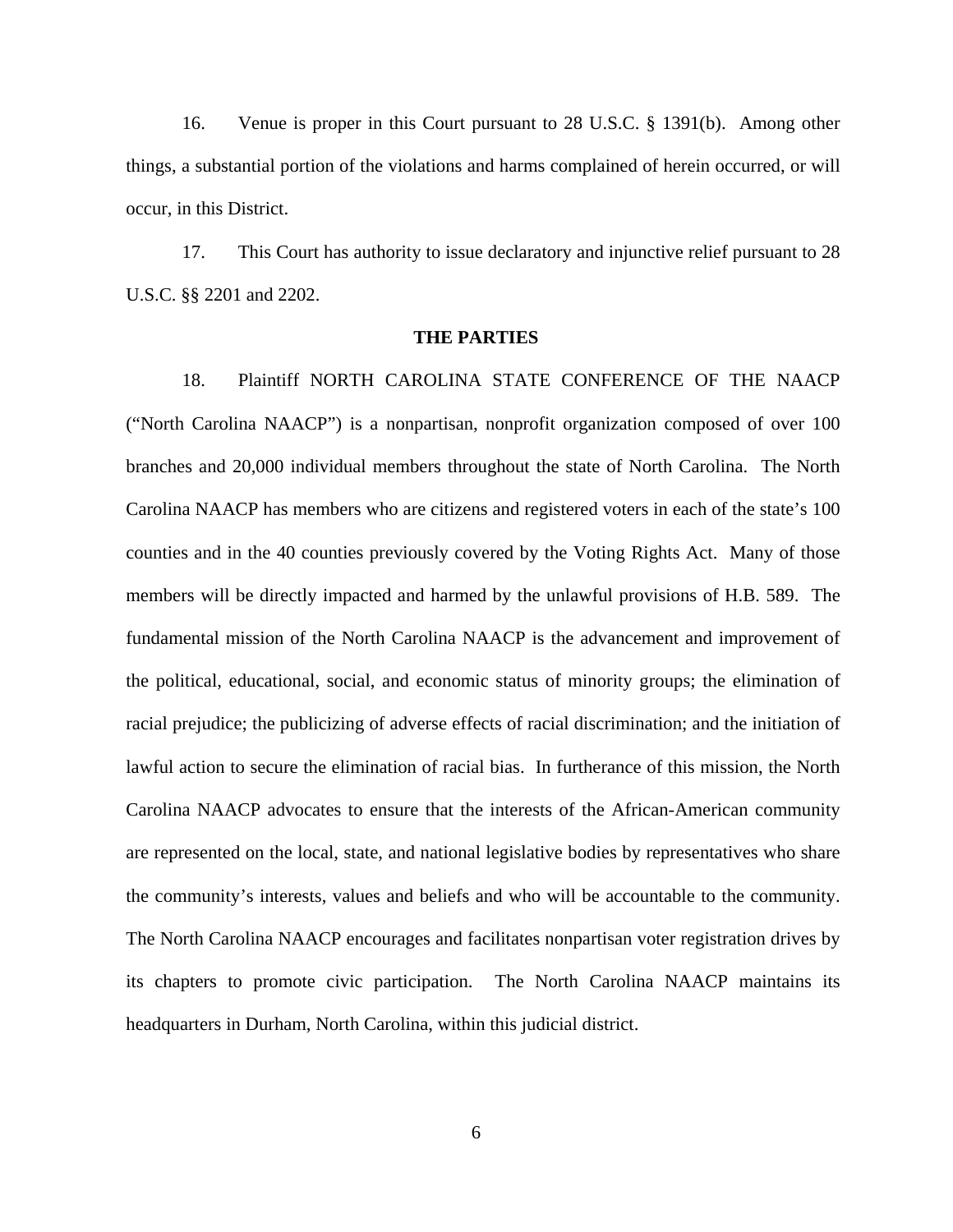19. The North Carolina NAACP has standing to challenge H.B. 589 on behalf of its members. The North Carolina NAACP has members who will be directly impacted and harmed by the unlawful provisions of H.B. 589. Many of those members will be effectively denied the right to vote or otherwise deprived of meaningful access to the political process as a result of the challenged provisions of H.B. 589, or will have their voting strength diluted. The challenged provisions of H.B. 589 will also impose substantial and undue burdens on the right to vote for those and other members.

20. The North Carolina NAACP also has standing to challenge H.B. 589 on its own behalf. By reducing early-voting opportunities and by eliminating same-day registration, H.B. 589 makes it substantially more difficult for the North Carolina NAACP to engage in get-outthe-vote and voter-registration activities, which they regularly perform in support of their civicengagement mission. In light of those increased burdens, the North Carolina NAACP will be forced to divert time, money, and resources from their other activities in order to expend more time and attention to assisting North Carolina citizens with complying with the new and burdensome provisions of H.B. 589. H.B. 589 thus adversely impacts the North Carolina NAACP's overall operations.

21. Plaintiff ROSANELL EATON is a 92-year-old African-American woman who has lived in Louisburg, North Carolina her entire life, within seven miles of where she was born. The unlawful changes to North Carolina's election laws in H.B. 589 will directly harm her. Mrs. Eaton has been a member of the North Carolina NAACP for 63 years. She was one of the first African-American's registered to vote in the 1940s in Franklin County, North Carolina and regularly votes in North Carolina elections. As a child, Mrs. Eaton was forced to attend Franklin County segregated schools from elementary school until her senior year of high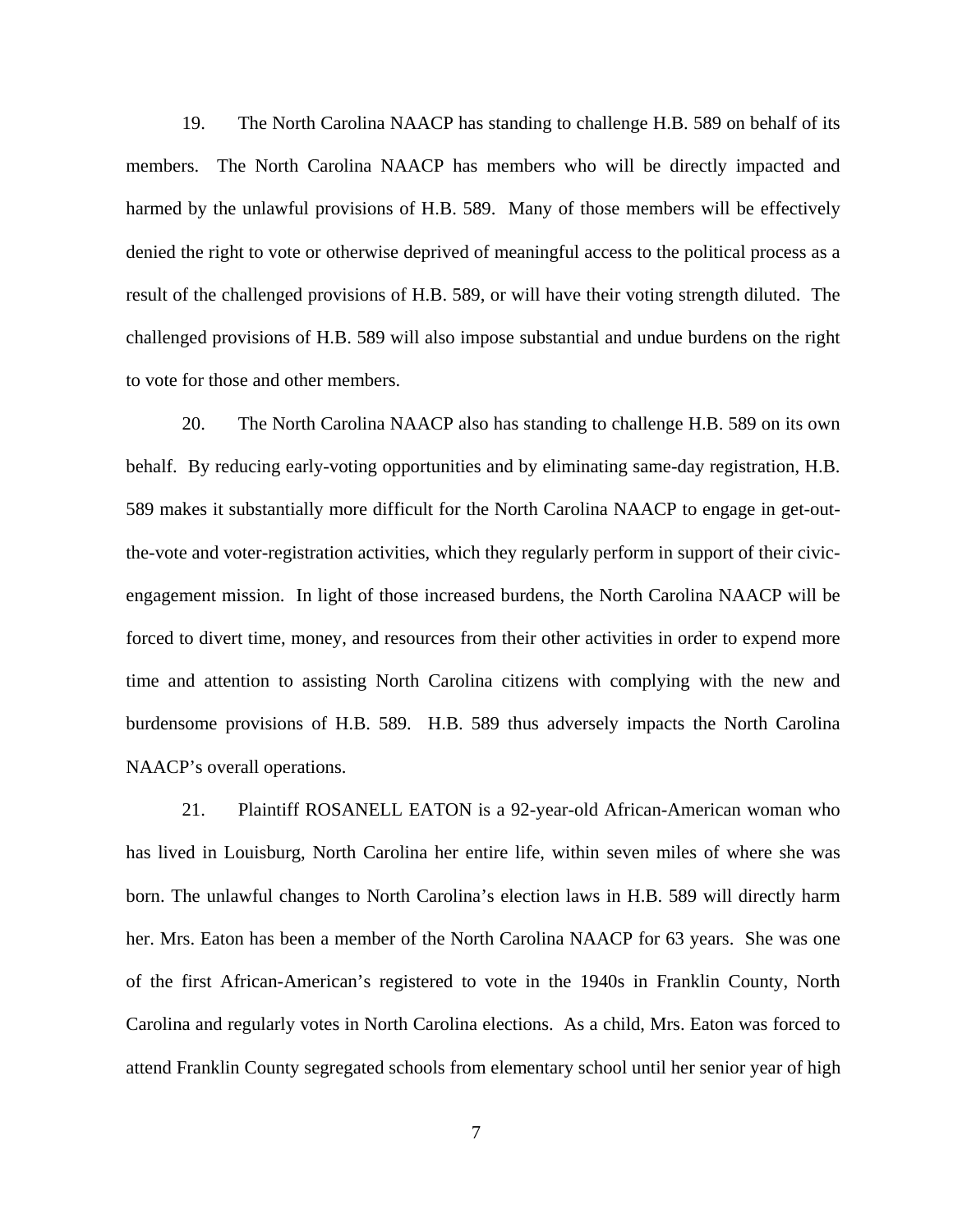school. She was valedictorian of her graduating class. Mrs. Eaton vividly remembers the degradations and injuries of the era of Jim Crow in North Carolina during this time, when she and other African Americans in her community experienced enforced separation in private and public places of accommodation. She remembers the injury of drinking from "colored" water fountains in Louisburg. As soon as she reached the age of eligibility, Mrs. Eaton traveled to the county courthouse to register to vote in Franklin County. As a part of a prerequisite literacy test reserved for African-Americans three county registrars forced Mrs. Eaton to recite the preamble of the U.S. Constitution, which she did successfully. Since she became a registered voter, Mrs. Eaton has been active in assisting other African-Americans in her community both to register and to vote. Due in part to her involvement in these efforts and her membership in the NAACP, Mrs. Eaton remembers waking in her home some mornings to the sight of small crosses burned on her front lawn. Mrs. Eaton also experienced her home being shot at and the bullet hit just below her bedroom window. She is aware of other attempts to intimidate her African-American neighbors in Franklin County. Throughout her adult life, Mrs. Eaton has worked to expand access to the vote in her community and in Franklin County. She served for 40 years as an assistant poll worker in Franklin County. She was then appointed as a Judge at the East Youngsville precinct, and served as a Judge for more than 20 years. The new restrictive provisions of H.B. 589 enacted in 2013 will directly impact and harm Rosa Nell Eaton in several ways. Since the initiation of the early voting period in Franklin County in 2000, Mrs. Eaton has frequently voted using early voting during general elections. She was one of the first voters to use early voting in Franklin County. The subtraction of the first seven days of early voting under H.B. 589 eliminates her ability to vote during this period. Mrs. Eaton also continues to assist others to vote, including the elderly and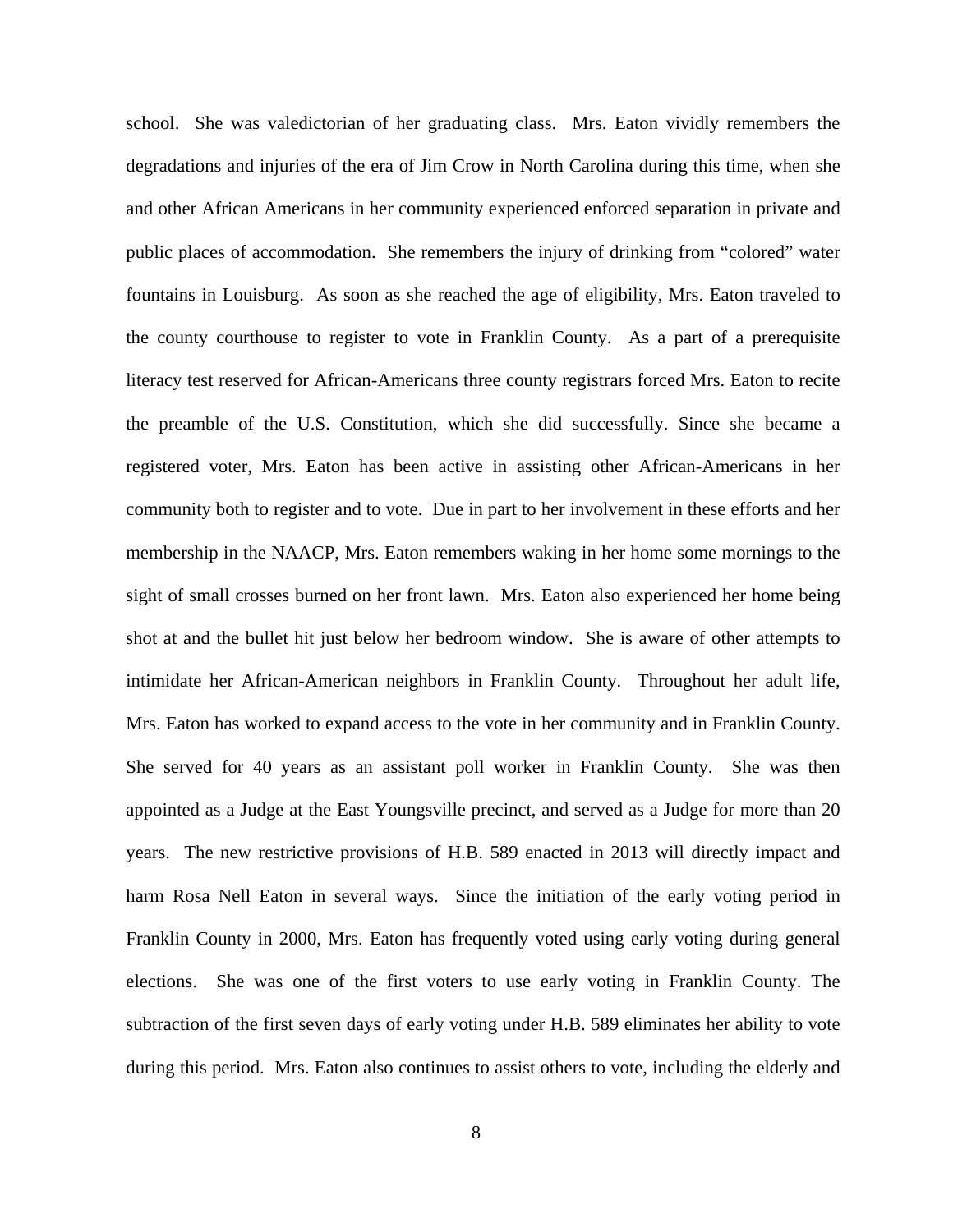disabled in her community. Her ability to provide this assistance will be hindered by anticipated longer lines and the increased education needs that will result from new restrictions, including fewer days of early voting, voter-identification requirements, elimination of same-day registration, and restrictions on out-of-precinct provisional ballots. Mrs. Eaton will also be directly impacted and harmed by the voter-identification requirements of H.B. 589. Mrs. Eaton, who was born at home, has a current North Carolina driver's license, but the name on her certified birth certificate does not match the name on her driver's license or the name on her voter registration card. Mrs. Eaton will incur substantial time and expense to correct her identification documents to match her voter registration record in order to meet the new requirements under H.B. 589 to cast her ballot in North Carolina.

22. Plaintiff JOHN DOE 1 is a citizen and resident of North Carolina who will be harmed by the unlawful changes to North Carolina's election laws included in the newly enacted H.B. 589.

23. Plaintiff JANE DOE 1 is a citizen and resident of North Carolina who will be harmed by the unlawful changes to North Carolina's election laws included in the newly enacted H.B. 589.

24. Plaintiff JOHN DOE 2 is a citizen and resident of North Carolina who will be harmed by the unlawful changes to North Carolina's election laws included in the newly enacted H.B. 589.

25. Plaintiff JANE DOE 2 is a citizen and resident of North Carolina who will be harmed by the unlawful changes to North Carolina's election laws included in the newly enacted H.B. 589.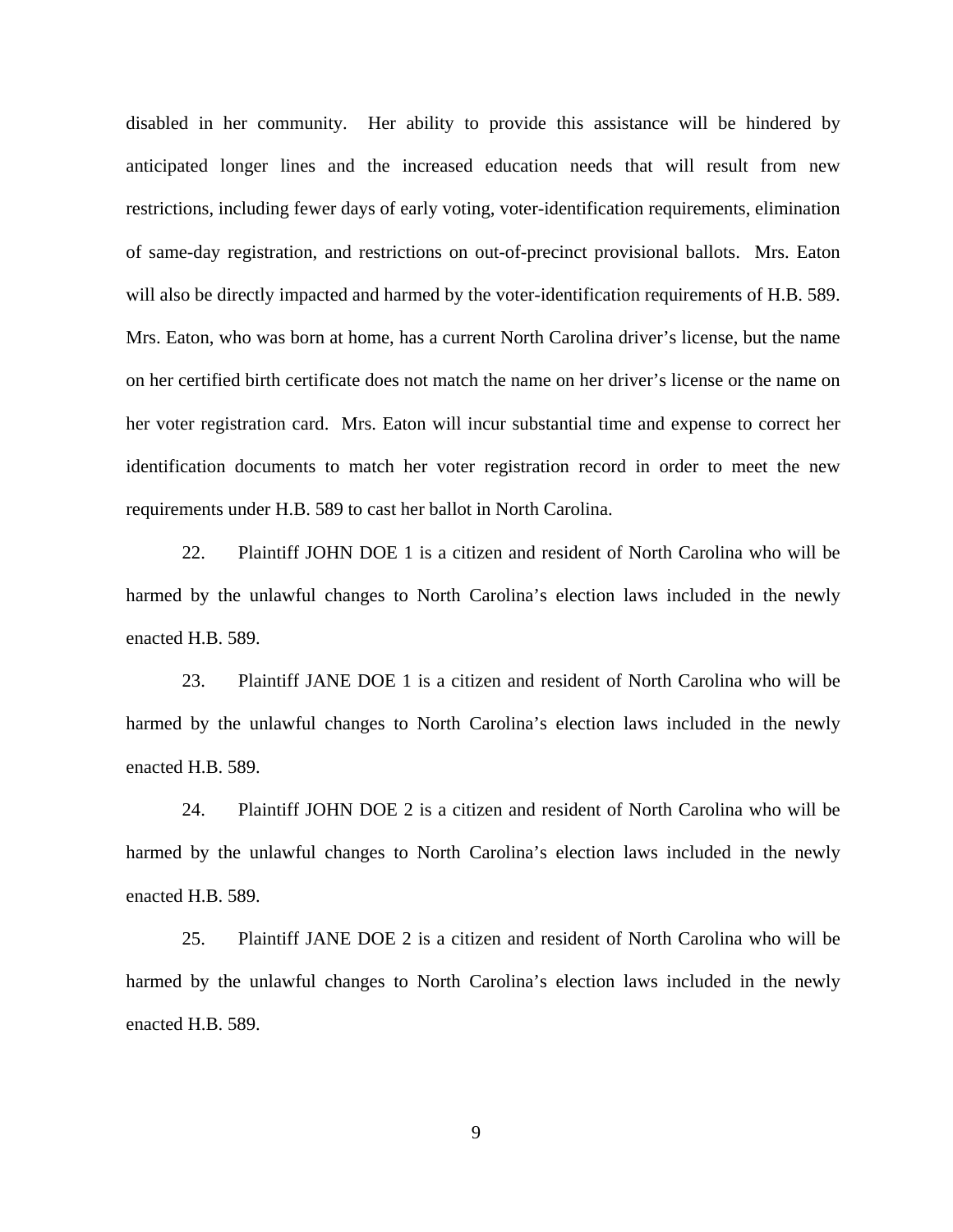26. Plaintiff JOHN DOE 3 is a citizen and resident of North Carolina who will be harmed by the unlawful changes to North Carolina's election laws included in the newly enacted H.B. 589.

27. Plaintiff JANE DOE 3 is a citizen and resident of North Carolina who will be harmed by the unlawful changes to North Carolina's election laws included in the newly enacted H.B. 589.

28. Collectively, plaintiffs ROSANELL EATON, JOHN DOEs 1-3 and JANE DOEs 1-3 are referred to in this complaint as the "Individual Plaintiffs." The Individual Plaintiffs have standing to challenge H.B. 589. Each of the plaintiffs will suffer an injury-infact that is caused by the challenged provisions of H.B. 589 and that would be addressed by an order from the Court directing the defendants not to implement or enforce the challenged provisions of H.B. 589. The injury-in-fact suffered by plaintiffs is the outright denial or dilution of their right to vote, or, at the very least, substantial and undue burdens on their right to vote that are not outweighed by a legitimate or compelling state interest. That denial and/or dilution, and those substantial burdens, are caused by the new limitations imposed on voting by the challenged provisions of H.B. 589.

29. Defendant PATRICK LLOYD MCCRORY, is the Governor of North Carolina. In that capacity, he is responsible for faithfully executing and enforcing the laws of North Carolina, including H.B. 589. He is being sued in his official capacity as the Governor of North Carolina. Defendant MCCRORY is responsible for appointing the members of the North Carolina State Board of Elections and, in certain circumstances, has the power to remove certain members of the North Carolina State Board of Elections. Defendant MCCRORY also receives recommendations from the North Carolina State Board of Elections relative to the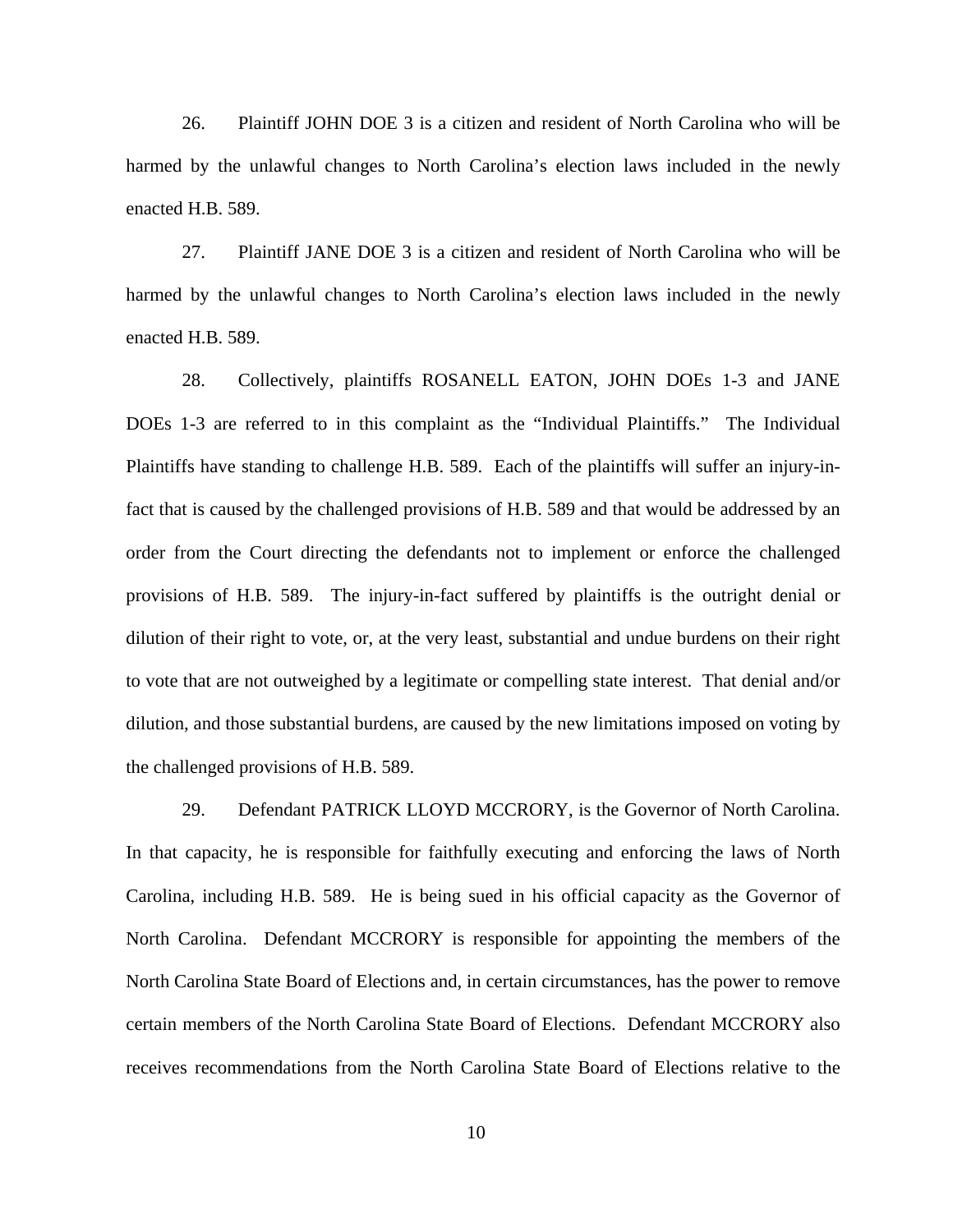conduct and administration of the primaries and elections in North Carolina. Defendant MCCRORY also oversees the North Carolina Department of Transportation and other state agencies that are involved with the implementation and enforcement of H.B. 589. In light of his duties, there is a special relation between Defendant MCCRORY and H.B. 589.

30. Defendant KIM WESTBROOK STRACH is the Executive Director of the North Carolina State Board of Elections, which is charged with administering the election laws of the State of North Carolina. She is being sued in her official capacity as an officer of the North Carolina State Board of Elections. In light of her duties, there is a special relation between Defendant STRACH and H.B. 589.

31. Defendant JOSHUA B. HOWARD is the Chairman of the North Carolina State Board of Elections, which is charged with administering the election laws of the State of North Carolina. He is being sued in his official capacity as a member of the North Carolina State Board of Elections. In light of his duties, there is a special relation between Defendant HOWARD and H.B. 589.

32. Defendant RHONDA K. AMOROSO is being sued in her official capacity as a member of the North Carolina State Board of Elections, which is charged with administering the election laws of the State of North Carolina. In light of her duties, there is a special relation between Defendant AMOROSO and H.B. 589.

33. Defendant JOSHUA D. MALCOLM is being sued in his official capacity as a member of the North Carolina State Board of Elections, which is charged with administering the election laws of the State of North Carolina. In light of his duties, there is a special relation between Defendant MALCOLM and H.B. 589.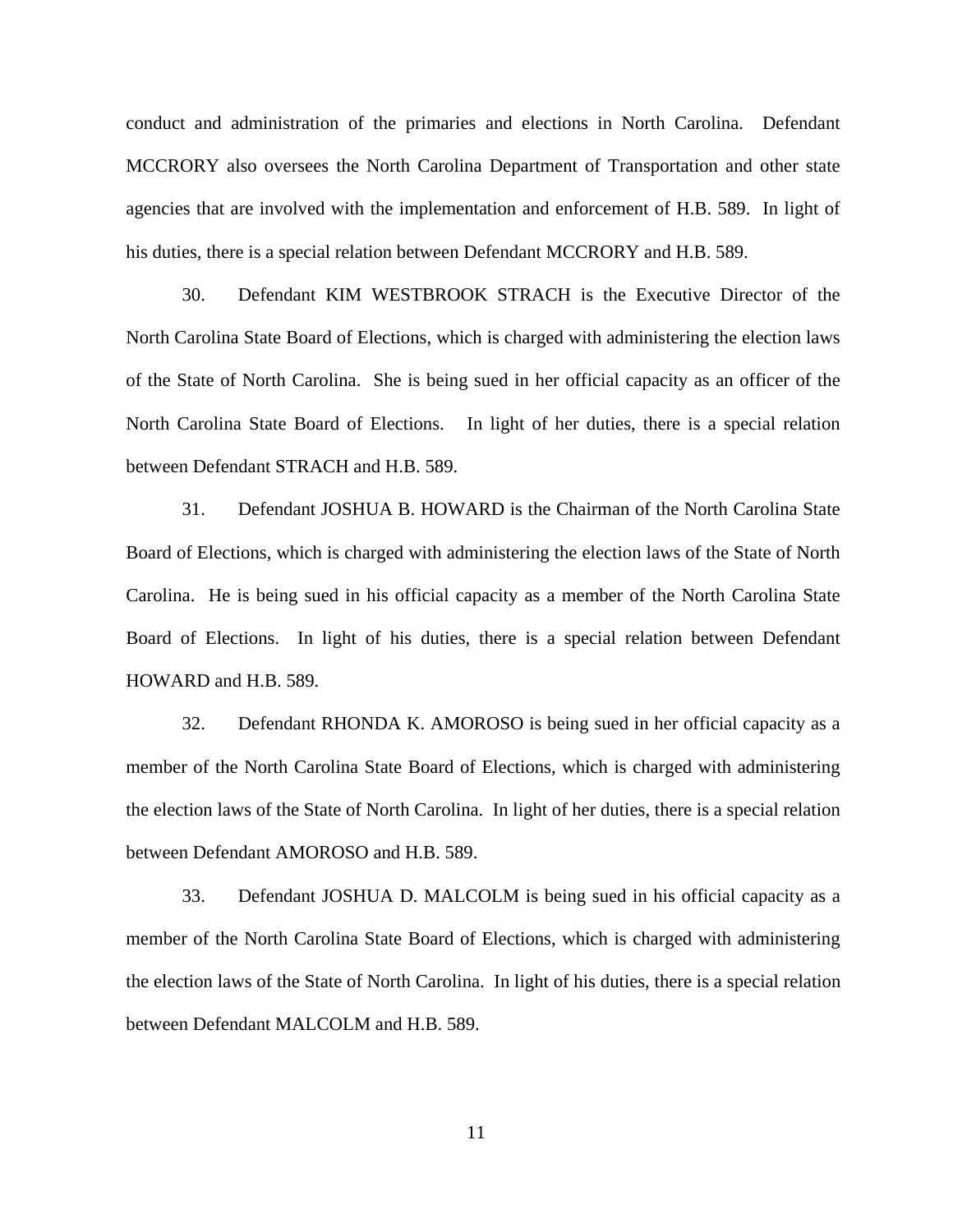34. Defendant PAUL J. FOLEY is being sued in his official capacity as a member of the North Carolina State Board of Elections, which is charged with administering the election laws of the State of North Carolina. On information and belief, Defendant FOLEY resides within the Middle District of North Carolina. In light of his duties, here is a special relation between Defendant FOLEY and H.B. 589.

35. Defendant MAJA KRICKER is being sued in her official capacity as a member of the North Carolina State Board of Elections, which is charged with administering the election laws of the State of North Carolina. On information and belief, Defendant KRICKER resides within the Middle District of North Carolina. In light of her duties, there is a special relation between Defendant KRICKER and H.B. 589.

## **FACTUAL BACKGROUND**

## **I. North Carolina's History of Discriminatory Voting Practices**

36. Federal courts have repeatedly found a history of voting-related discrimination in North Carolina. The Department of Justice has also lodged over 40 objections to changes to voting laws in North Carolina under Section 5 of the Voting Rights Act.

37. In one of the Supreme Court's leading cases on the Voting Rights Act— *Thornburgh v. Gingles*, 478 U.S. 30 (1985)—the Court let stand a lower court's factual findings that a history of racial discrimination in North Carolina had resulted in a lower socioeconomic status for most African-Americans in the state; that North Carolina had a history of voting-related discrimination; that the state had used voting and electoral procedures that lessened the opportunity of African-American voters to elect candidates of their choice; that political campaigns in North Carolina had used racial appeals; that African-Americans had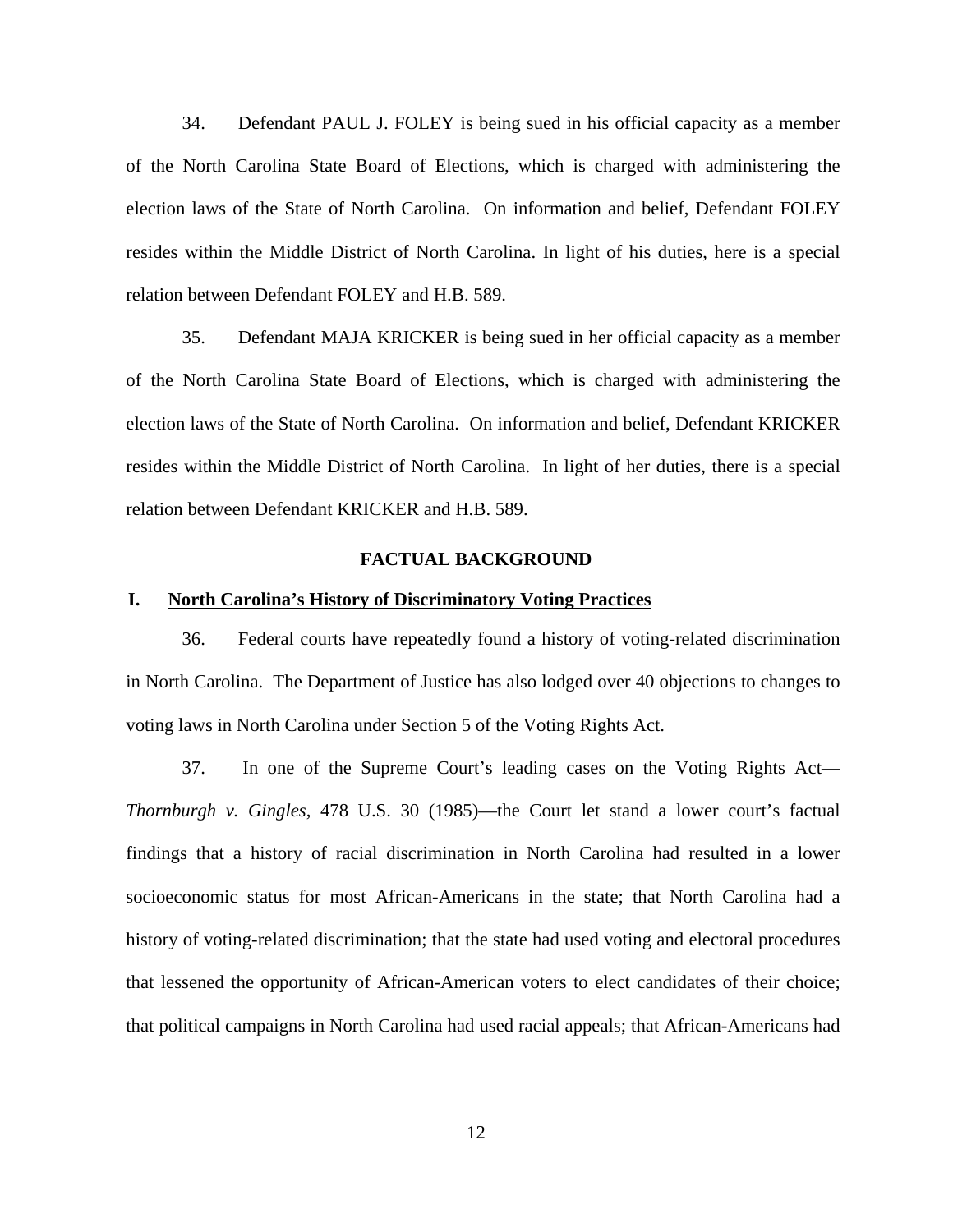rarely been elected to office in the state; and that voting was racially polarized in certain districts.

38. Numerous counties in North Carolina were, until recently, "covered" jurisdictions under Section 4(b) of the Voting Rights Act, 42 U.S.C. § 1973. In particular, 40 North Carolina counties were, based on a history of racial discrimination in voting, previously covered by Section 4(b)'s coverage formula, and thus those counties were required to obtain preclearance from the U.S. Department of Justice before making changes to their voting procedures. Under that system, those 40 North Carolina counties had sought preclearance for many voting-related changes.

## **II. The Statutory History of H.B. 589**

39. On April 4, 2013, the North Carolina House introduced H.B. 589. The original bill was limited to requiring voter identification for in-person voting and introducing amendments to the absentee-ballot process. The bill passed the House with several minor amendments on April 24, and was referred to the Senate on April 25. But the Senate took no immediate action on the bill, and H.B. 589 languished for close to two months with little activity.

40. On June 25, 2013, the U.S. Supreme Court decided *Shelby County v. Holder*, striking down as unconstitutional Section 4 of the Voting Rights Act. Section 4 had provided a formula to identify state and local jurisdictions that had a history of racial discrimination in voting and thus were subject to preclearance requirements under the Voting Rights Act.

41. The North Carolina legislature quickly revived H.B. 589 after the Supreme Court decided *Shelby County*. The 40 North Carolina counties previously covered by the Voting Rights Act were now relieved of their obligation to seek federal clearance before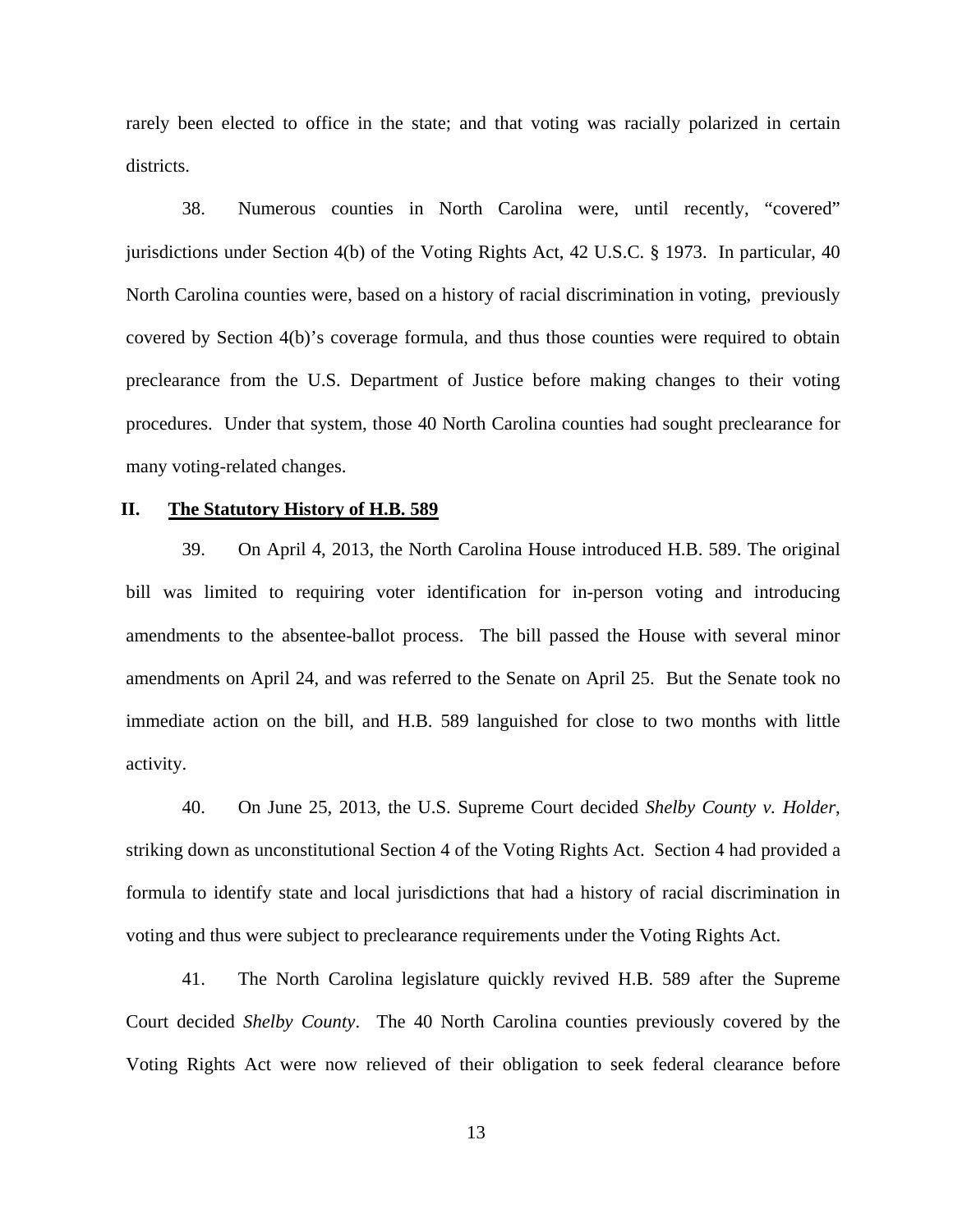changing their voting laws, and members of the North Carolina legislature moved to push forward new impediments to voting and to roll back voter protections. After *Shelby County* was handed down, Sen. Tom Apodaca—Chairman of the Senate Rules Committee—stated that "[n]ow we can go ahead with the full bill."

42. On July 23, 2013—less than one month after the Supreme Court issued its ruling in *Shelby County* and four days before the end of the legislative session—North Carolina lawmakers added an armada of amendments to H.B. 589, vastly expanding the bill's reach.

43. These amendments included, among others, reductions in early voting; the elimination of same-day registration; a provision that explicitly prevented county boards of election from counting "out-of-precinct" provisional ballots; the elimination of discretion for county boards of elections to direct that polls remain open for an additional hour on Election Day; the elimination of pre-registration for 16- and 17-year olds; the elimination of flexibility for county boards of election to open early voting sites at different hours within a county; the elimination of straight party ticket voting; the expansion of the number of poll observers and the numbers of people who can challenge ballots; and new regulations that make it more difficult to add satellite polling sites for the elderly or voters with disabilities.

44. The amendments were all added over the course of three days leading to the close of the legislative session: July 23, 24, and 25. On July 25, the Senate passed this expanded version of H.B. 589. Hours later, the state House followed suit. And on July 26, during the waning hours of the last day of the legislative session, the House and Senate leaders signed the bill in preparation for its delivery to Governor Pat McCrory.

45. Although the North Carolina legislature moved rapidly to push H.B. 589 through, lawmakers had previously heard extensive commentary from the public about the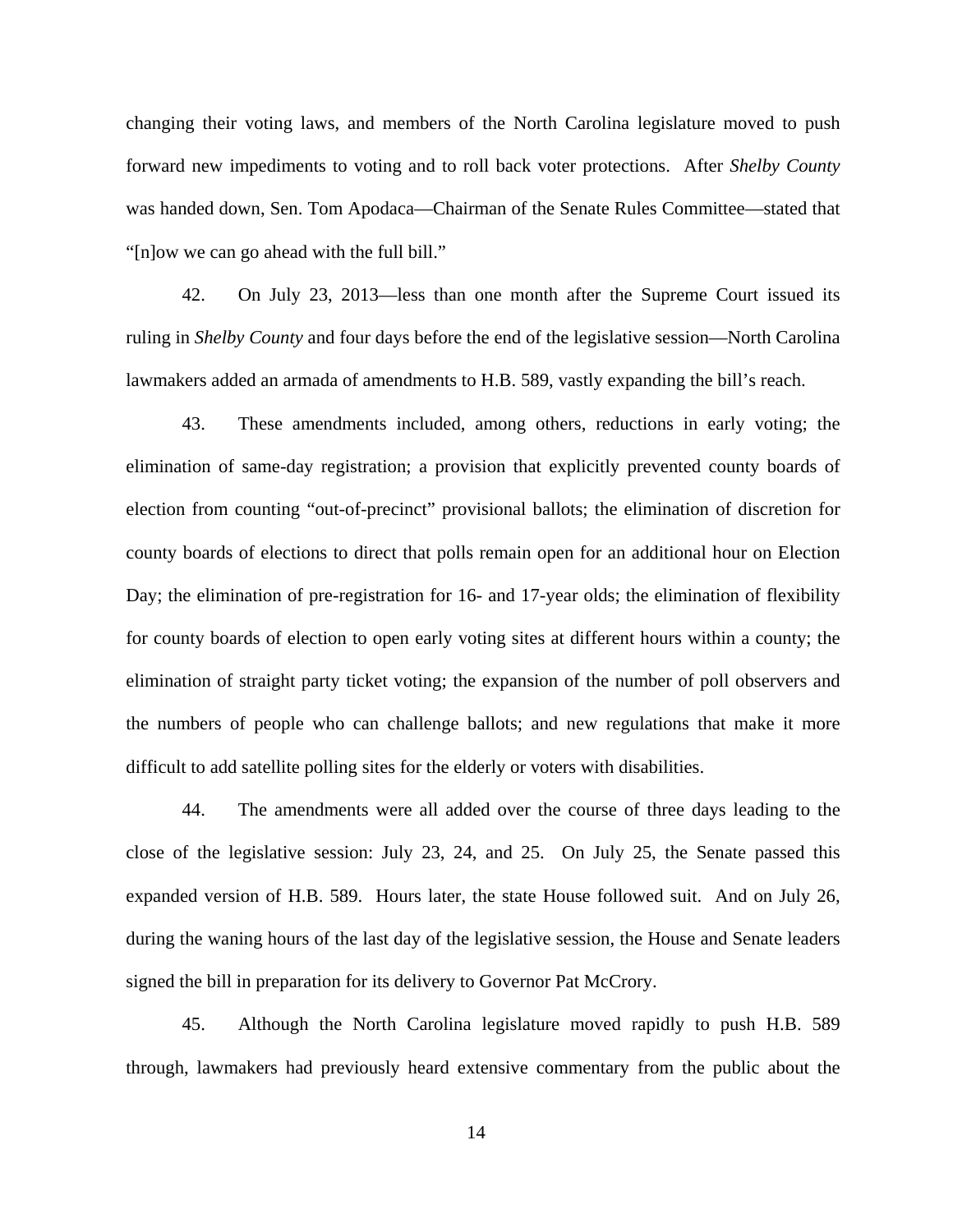disproportionate impact the proposed legislation would have on the voting rights of African-Americans.

46. At public hearings in March and April of 2013, numerous individuals and organizations detailed how a provision requiring voters to have photo identification would disproportionately affect the voting ability of African Americans. A representative of the North Carolina Justice Center testified that "African-Americans are more than three times as likely as whites to not have a government-issued ID." The ACLU of North Carolina told lawmakers that "while African-Americans make up 22 percent of the active registered voters in North Carolina, they are 31 percent of the registered voters identified as not having a valid state-issued government ID."

47. Proponents of H.B. 589, on the other hand, claimed that "[p]oor and minority voters do not lack photo ID because they cannot apply for government assistance without a photo ID." Other proponents of the bill—with no supporting information—warned that "illegals" would perpetrate fraud and "steal from us," and posited a "vast left-wing conspiracy … working to pad the voter rolls with as many non-citizens as possible."

48. At the public hearings on H.B. 589, opponents of the bill pointed out the dearth of evidence of voter fraud in North Carolina, noting that "the State Board of Elections reports that from 2000 to 2010, only two cases of voter fraud by impersonation were referred to the District Attorney for prosecution."

49. Lacking evidence of actual voter fraud, proponents of the bill resorted to their own suspicions, based largely on personal anecdotes, that fraud was rampant in the state. For example, one speaker in favor of H.B. 589 cited as evidence of potential voter fraud "a TV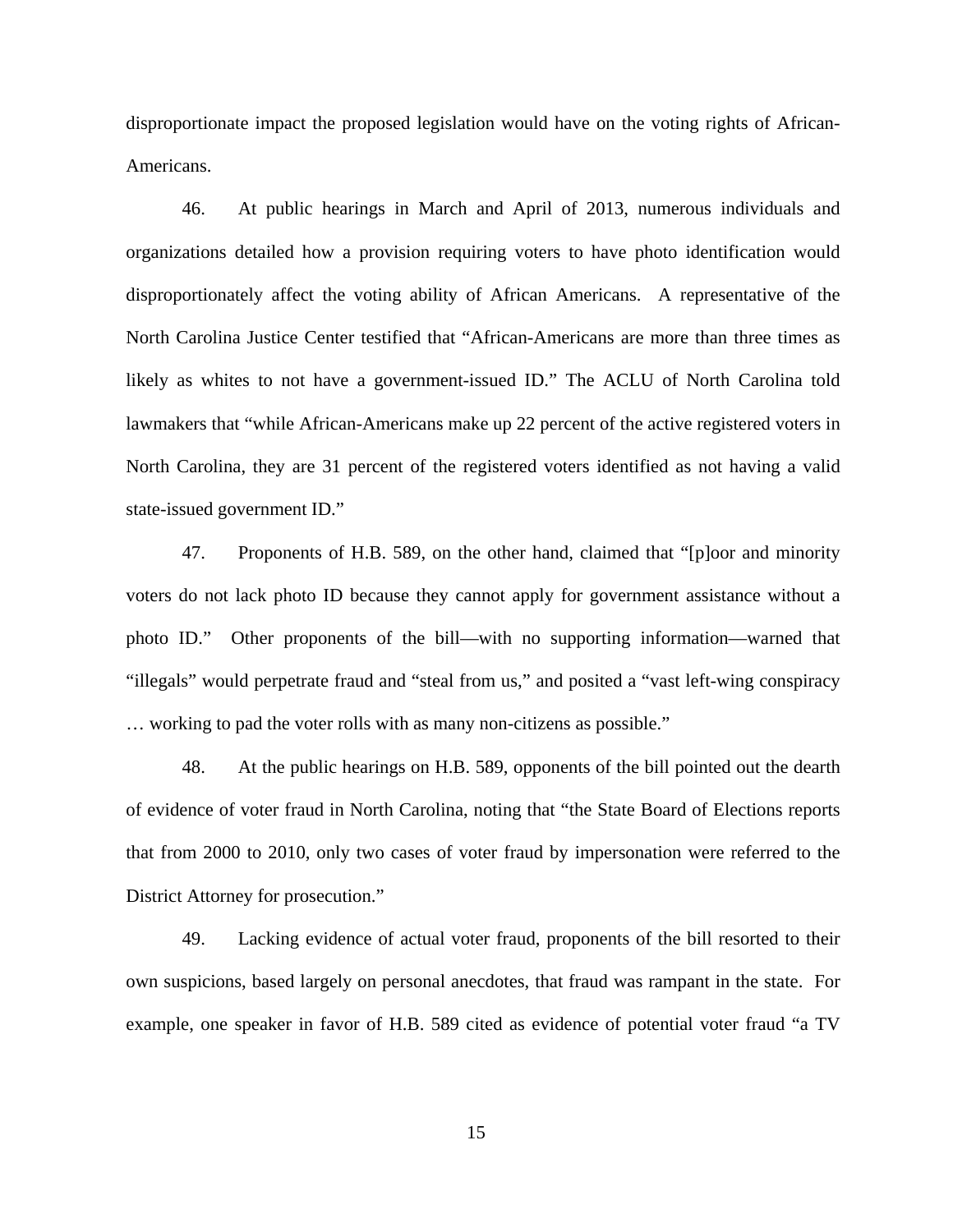story of a blond woman in San Diego" who discovered that "an illegal had his photo made onto her credit card."

50. During the subsequent Senate Committee hearing, the Senate floor debate, and the House floor debate—all conducted within the last 96 hours of the legislative session members of the General Assembly were again made aware of the disparate negative impact that H.B. 589 would have on African-American voters.

51. Not a single African-American member of the state House or Senate voted in favor of H.B. 589. The North Carolina Attorney General, Roy Cooper, sent a letter urging Gov. McCrory to veto the bill. "I write to state my strong opposition to the election reforms contained in House Bill 589 and ask that you veto this regressive legislation," Cooper wrote in a July 26 letter. "With a veto, you can encourage more people to be involved in the political process, stop this bad public policy, and prevent the confusion and cost of a legal battle."

52. Throughout the legislative process, lawmakers repeatedly tried to justify the restrictive new provisions in H.B. 589 by arguing that those provisions were necessary to combat voter fraud. The evidence before the General Assembly, however, showed very few allegations of voter fraud. According to the North Carolina Board of Elections, of the almost 7,000,000 votes that were cast in the 2012 election cycle, there were only 121 cases of alleged voter fraud reported to authorities. The great majority of those reported cases involved instances of individuals with felony convictions trying to vote or individuals attempting to vote more than once—problems that are not even addressed by the new provisions included in H.B. 589. The 2010 mid-term elections were also relatively free of voter fraud. Out of the 3,790,000 votes cast, the state referred only 28 cases of alleged voter fraud to authorities.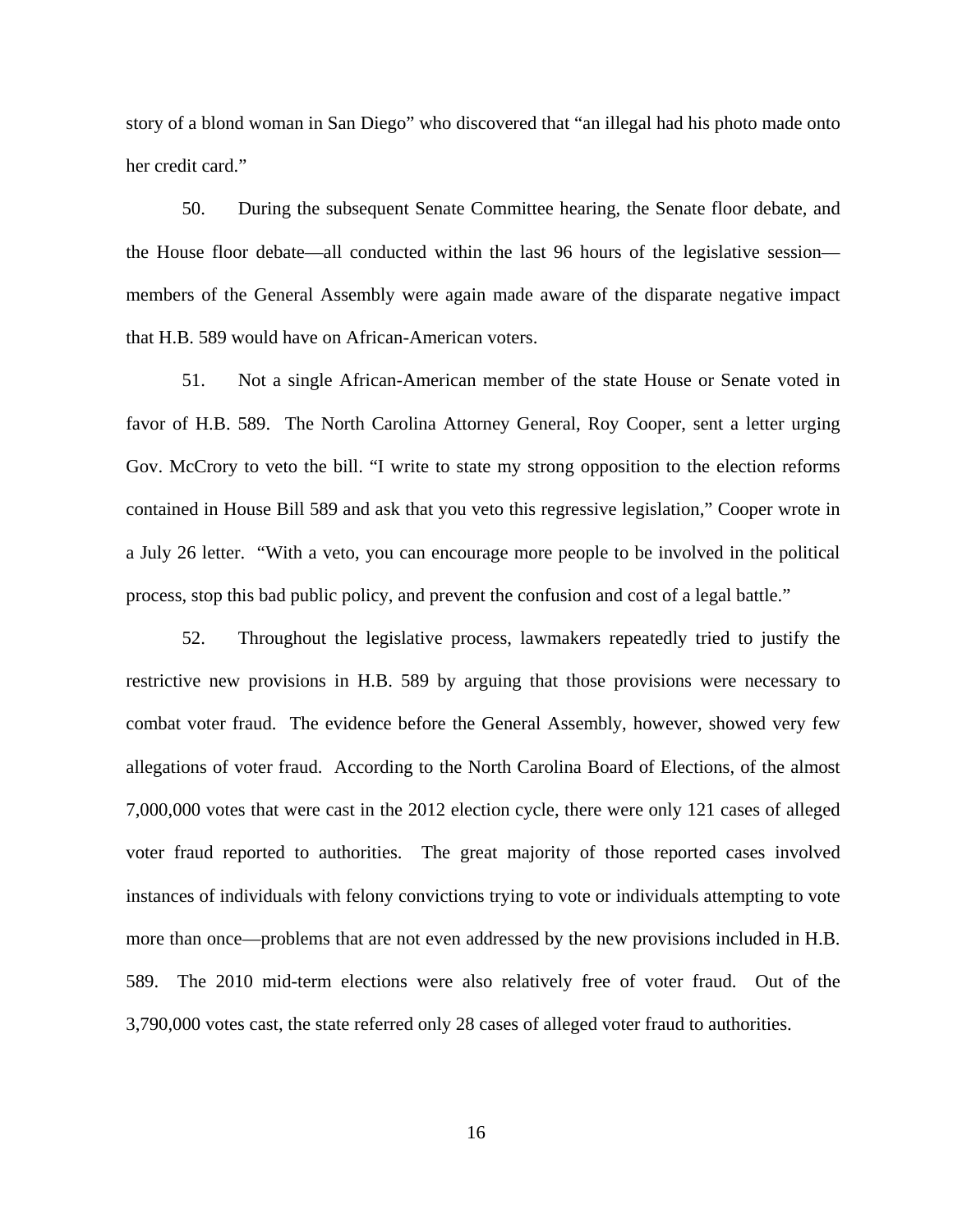53. Since the year 2000, the State Board of Elections has reported only *two* instances of alleged voted impersonation. The General Assembly had that information before it when it enacted H.B. 589.

54. In its own study, the State Board of Elections stated that "[m]ost allegations [of voter fraud] prove to be unfounded, lack criminal intent, or cannot be substantiated." The General Assembly had that information before it when it enacted H.B. 589.

55. Indeed, even legislators in favor of H.B. 589 had to admit that voter fraud was not the major motivation behind the bill. "There is some voter fraud, but that's not the primary reason for doing this," said Thom Tillis, the House Speaker.

### **III. The Challenged Provisions of H.B. 589**

56. H.B. 589 includes a number of provisions that—independently and collectively—violate Section 2 of the Voting Rights Act and the Fourteenth and Fifteenth Amendments to the U.S. Constitution.

#### **A. Voter Identification Requirements**

57. Prior to the enactment of H.B. 589, any North Carolina voter who had provided a driver's license number or the last four digits of his or her social security number in a voter registration application was not required to provide a particular form of identification to cast a ballot for a statewide or federal election; the voter merely had to attest to his or her identity as listed on the registered voter list.

58. Despite the absence of any facts to indicate that this system was allowing significant voter fraud to occur, H.B. 589 burdens North Carolinians with voter ID requirements which disproportionately restrict the right to vote of African-Americans.

59. H.B. 589 requires North Carolinians who cast their ballots in person to provide one of the following forms of unexpired *photo* identification: a North Carolina driver's license,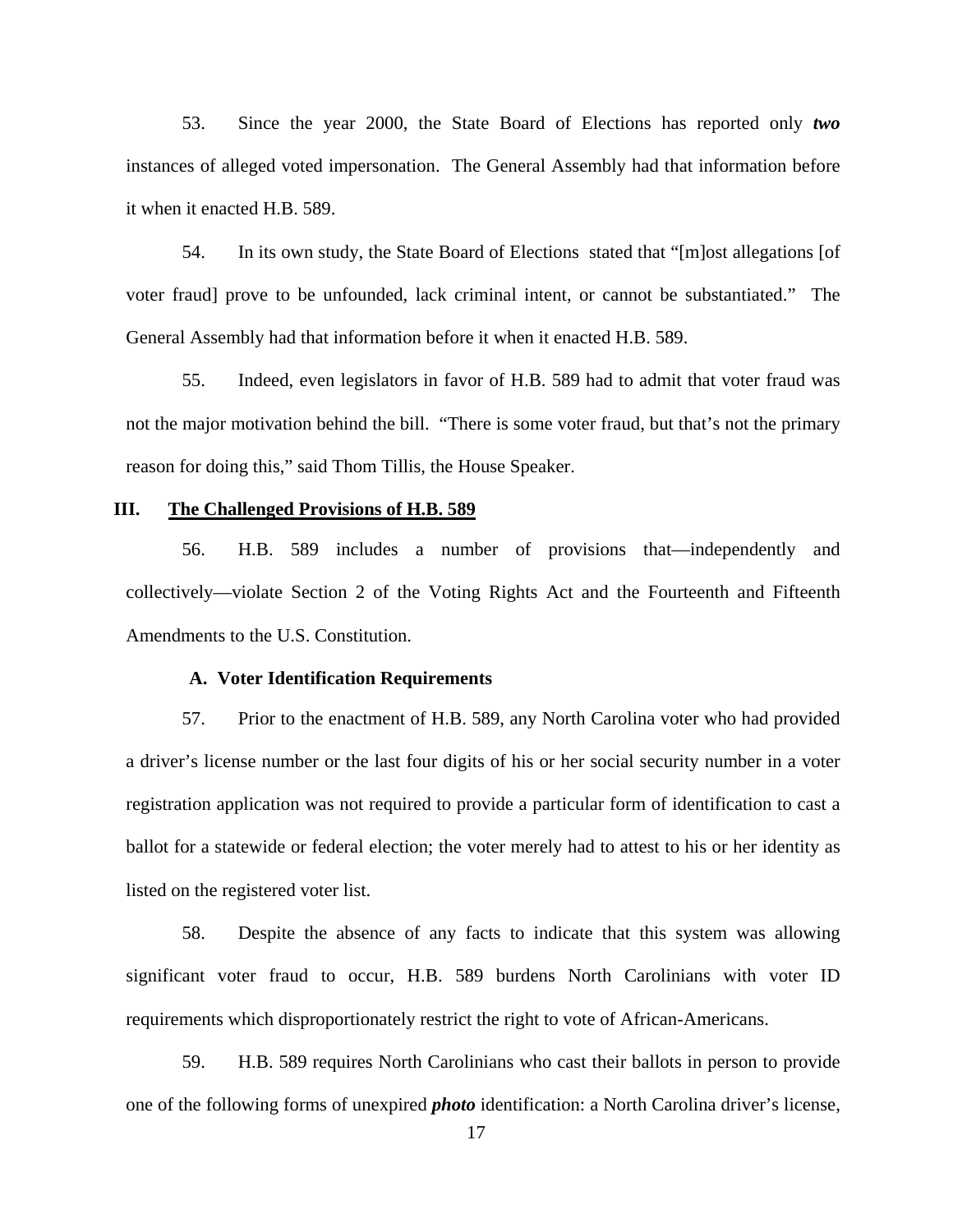learner's permit, or provisional license; a special identification card for non-operators; a United States passport; a tribal enrollment card issued by a federally recognized tribe; a tribal enrollment card issued by a tribe recognized in North Carolina; or a driver's license or nonoperator's identification card issued by another state (provided that the voter registered within 90 days of the election). H.B. 589 also provides that voters who hold them can use expired military identification and veterans' identification cards, and that voters over 70 can use expired identification cards in certain circumstances.

60. The new voter ID requirements impose substantial burdens on those North Carolina voters who do not possess, and lack the means to obtain, the required identification. African-American voters are disproportionately represented among this group.

61. As of March 2013, African-Americans made up a disproportionate number of registered voters for whom the State Board of Elections could not identify as having a North Carolina driver's license or special non-operator's identification card. African-American voters were also less likely to use a DMV-issued photo ID than white voters when registering to vote in 2012, and were slightly more likely to show a paycheck or ID labeled as "other." Moreover, studies have shown that African-Americans are less likely than members of other demographic groups to possess the type of government issued photo ID requested in H.B. 589.

62. These Voter-ID provisions impose disproportionate burdens on African-Americans. The history of racial discrimination in North Carolina has caused African-Americans to have less access to transportation and health care, to be less well-educated, less well-housed, lower-paid, and more likely to live in poverty than their white counterparts. These vestiges of race discrimination make it more difficult for African-Americans to comply with the Voter-ID provisions of H.B. 589.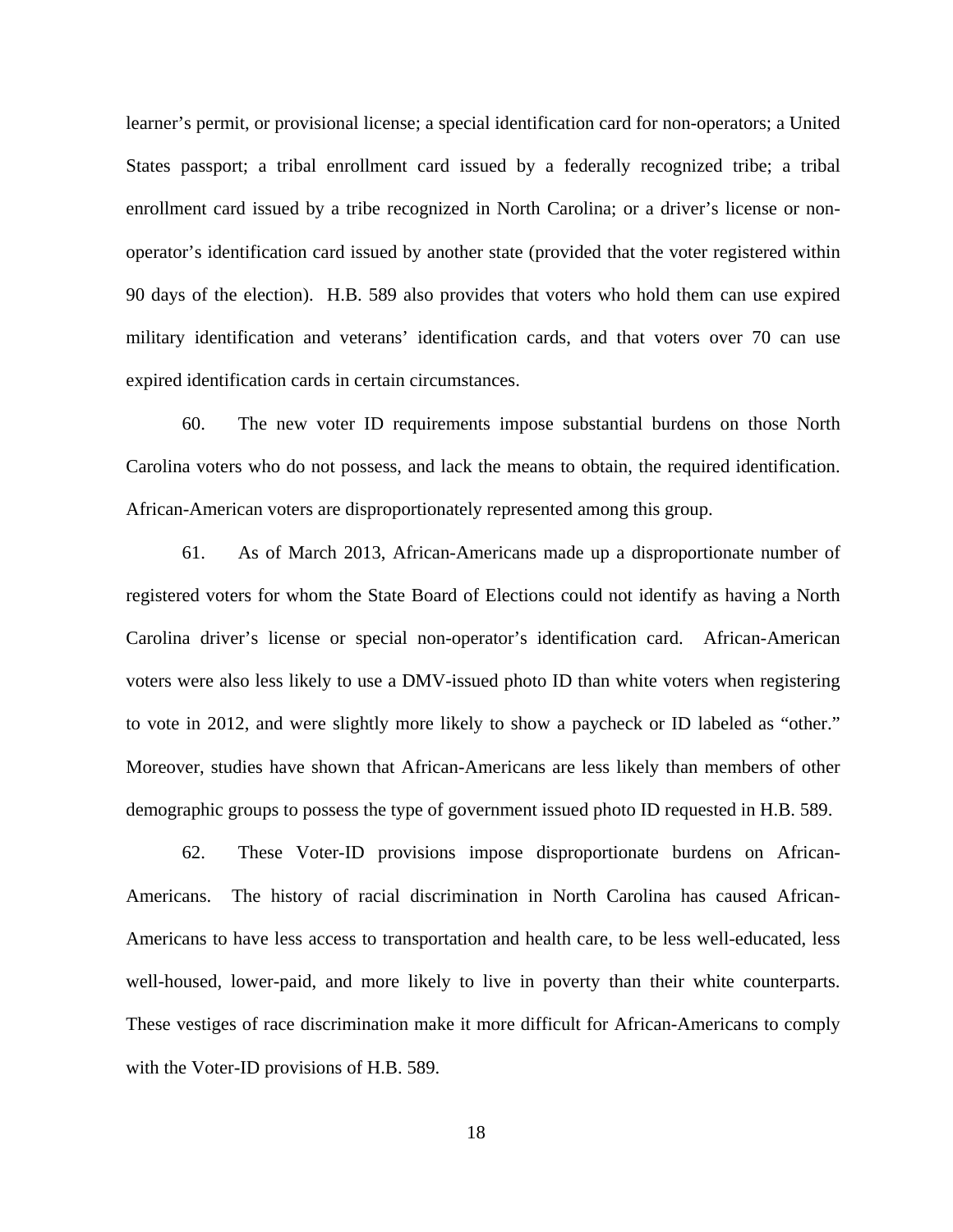63. African-Americans, for example, find it more burdensome to find transportation to a location that can provide them with an approved identification, to interrupt the work day to go to such a location and to afford the costs of traveling to such a location and obtaining approved identification. For example, North Carolina citizens who lack a proper form of identification will need to find transportation to the department of motor vehicles (or other appropriate state agency) to obtain the necessary identification. To obtain a driver's license, they will have to show multiple forms of underlying documentation to prove their name, date of birth, and other identifying information. If those individuals lack the necessary underlying documentation necessary to obtain a driver's license, they will then have to find transportation to a social security office or another state or federal agency location, where they can then try to acquire such documentation. These state agencies (and even the local department of motor vehicles location) can be miles away from an individual's home and in an area with no public transportation.

64. The North Carolina legislature also created a distinction between absentee and in-person voters. A voter who casts an absentee ballot is not required to present photo identification at any point during the voting process, as long as he or she provided an accurate driver's license number or social security number during the registration process. Absentee voters are able to cast their ballots with nothing more than their own signature, and the signature of two witnesses. In past elections in North Carolina, African-American voters used absentee ballots at lower rates than white voters. In 2012, African-American voters made up 22% of registered voters, but only 9% of the voters who cast their ballots through the absentee process; by contrast, White voters made up 71% of registered voters and roughly 86% of voters who cast absentee ballots.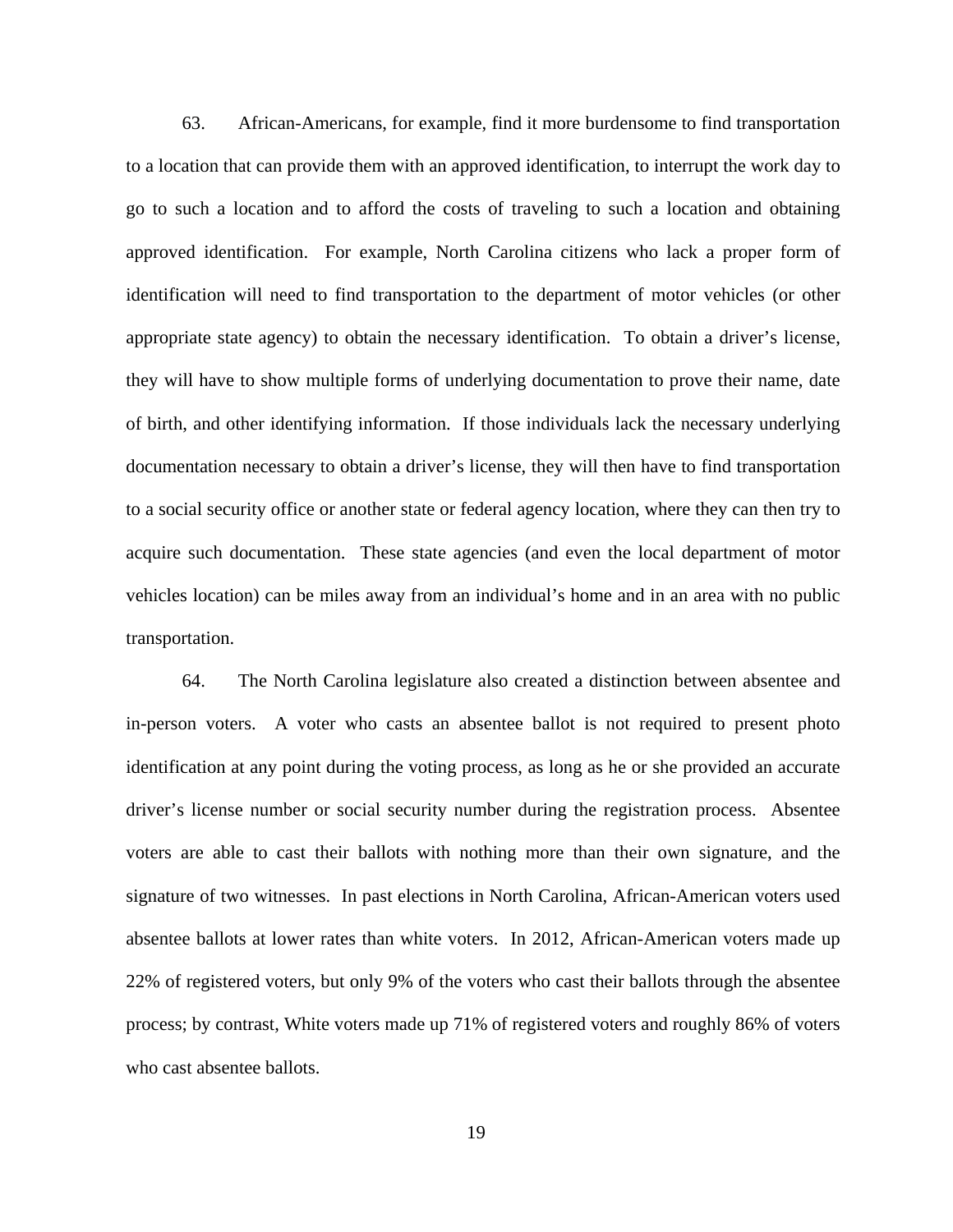### **B. Same-Day Registration**

65. Before H.B. 589 was passed, North Carolina voters had the opportunity to register to vote and cast a ballot all at once at one-stop early-voting sites. This was known as same-day registration. Same-day registration began in 2007.

66. In the 2012 general election, African-Americans took advantage of same-day registration at higher rates than White Americans. Statistics show that, in 2012, African-Americans accounted for around 41% of individuals who used the same-day registration process, even though they make up just 22% of the state's populations. Additionally, in 2012, 100,000 first-time voters used same-day registration in North Carolina and nearly 150,000 used same-day registration to update their address or other information. Studies have shown that African-Americans, traditionally, have been more likely to move (within the same state) than whites, and, as a result, are more likely to require updates to their voter registration application.

67. H.B. 589 repealed same-day registration in its entirety. The repeal of same-day registration will have a disproportionate impact on African-Americans.

### **C. Early Voting**

68. Before H.B. 589, North Carolina allowed early voting starting on the third Thursday before the election, and ending on the Saturday before Election Day. That period provides for a full 17 days of early voting, including three Saturdays and two Sundays. Early voting began in North Carolina in 2000.

69. In the 2012 general election, the first week of early voting drew approximately 900,000 voters in North Carolina, and over 2,500,000 people cast ballots through the entire early voting period. In total, 56% of North Carolina voters in the 2012 general election voted early.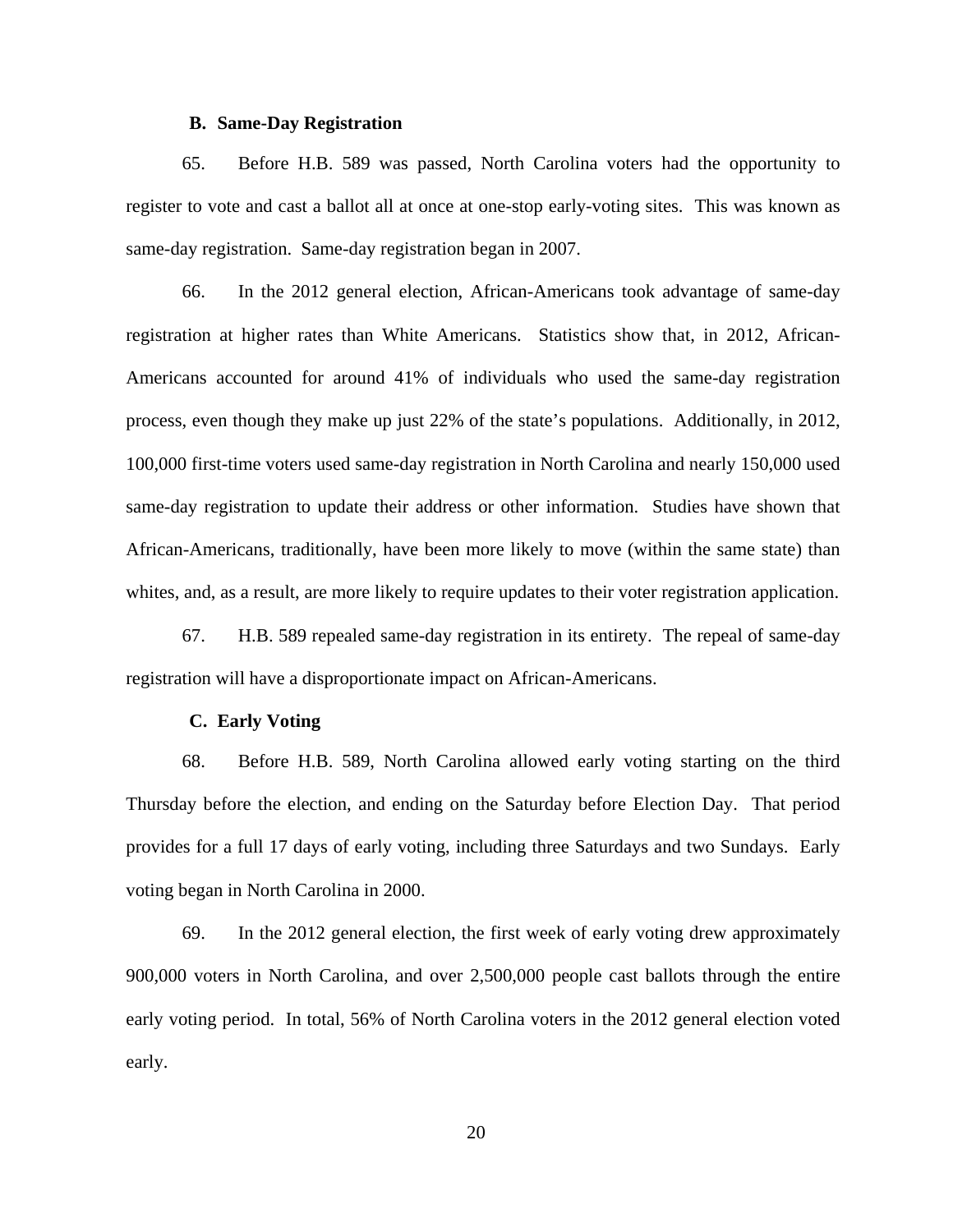70. African-Americans were disproportionately represented in the group of early voters. Indeed, a staggering *70%* of African-American voters who voted in the 2012 general election used early voting. Even though they make up just 22% of the state's population, African-Americans accounted for 29% of all early voters, and 39% of the early voters on the last two Sundays of early voting before Election Day.

71. The North Carolina General Assembly removed the first week of early voting and eliminated seven full days of early voting, including one day of Saturday voting and one day of Sunday voting.

72. Sunday voting is particularly important in African-American communities in North Carolina. Many African-American churches in North Carolina conduct "Souls to the Polls" voting drives. A disproportionate number of African-Americans vote on Sundays as compared to whites. The elimination of one day of Sunday voting will have a disparate impact on African-Americans.

## **D. Other Measures Restricting The Right To Vote**

73. H.B. 589 includes several additional measures that have the effect of denying African-Americans the right to vote, diluting African-American voting strength, or imposing undue burdens on the right to vote.

74. Prior to the enactment of H.B. 589, voters who came to the wrong precinct were entitled to cast provisional ballots, which were then counted for non-precinct-specific elections. Out-of-precinct voting was authorized by law in 2004 and was revised and passed again in 2005. In passing the 2005 legislation, the General Assembly issued a legislative finding that a disproportionately high number of African-Americans utilize out-of-precinct voting: "The General Assembly takes note of the fact that of those registered voters who happened to vote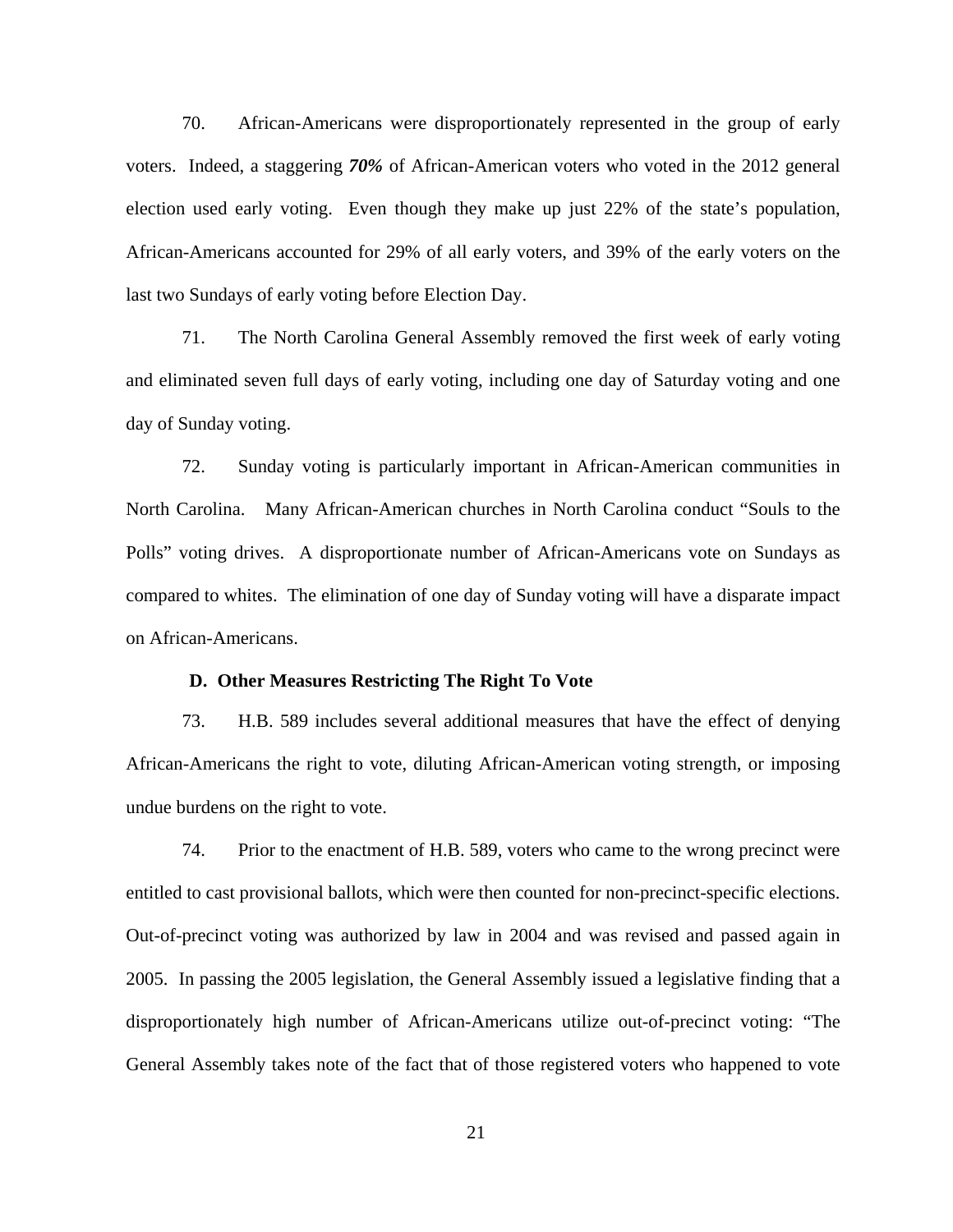provisional ballots outside of their resident precincts on the day of the November 2004 General Election, a disproportionately high percentage were African-American." N.C. Session Law 2005-2 §1(9).

75. The General Assembly also explained in 2005: "It was then and is now the intent of the General Assembly in enacting G.S. 163-166.11 to expand the exercise of the franchise, not to limit it or to restrict it by the terms of earlier and narrower enactments."

76. H.B. 589 *eliminated* out-of-precinct voting for state-wide or multi-precinct races by specifying that no out-of-precinct provisional ballots will be counted for any North Carolina or federal election. This means that for a registered voter who votes in the wrong precinct in their home county, their entire ballot will be thrown out, including votes for offices that are unrelated to the precinct, like President, US Senator, and Governor. That elimination will have a disproportionate impact on African-Americans. In 2012, African-Americans, who make up approximately 22% of the state's population, cast roughly 30% of all out-of-precinct ballots.

77. H.B. 589 also expands the permissible number of poll observers and the numbers of people who can challenge ballots. The right to challenge ballots had previously been limited to those who were registered to vote in the same precinct as the challenged voter. However, H.B. 589 allows any registered voter to challenge another voter anywhere in the state before Election Day and any registered voter to challenge another voter from the same county on Election Day.

78. The North Carolina General Assembly passed these measures despite evidence of voter intimidation during the 2012 election cycle. For example, in October 2012 the Board of Elections explained that it had "received numerous reports of aggressive electioneering at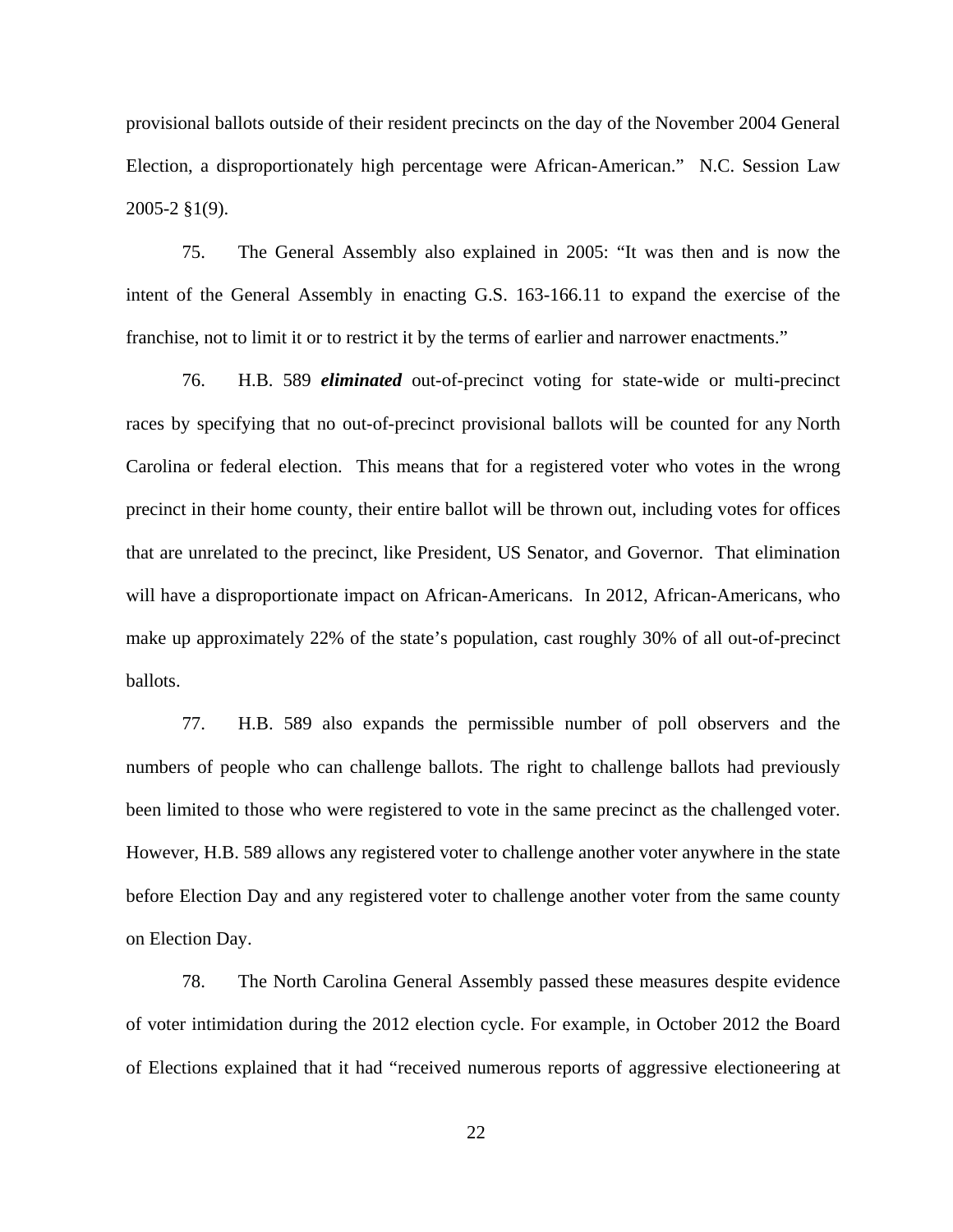one‐stop absentee voting sites throughout the state," including campaign and party supporters "approaching voters within the buffer zone" around an election site and "using profanity and aggressive language to supporters of opposing candidates or political parties." In one instance, a poll worker was "injured and required emergency medical attention when she attempted to protect the buffer zone from an overly aggressive electioneerer." The Board of Elections also stated that it had received "reports of voters purposefully being given misinformation about the 2012 General Election."

79. H.B. 589 increases the likelihood of voter harassment and imposes an unlawful burden on the right to vote. On information and belief, such measures will disproportionately impact African-American voters.

## **E. Cumulative Impact of Challenged Provisions**

80. While each of the challenged provisions individually disproportionately impacts African-American voters, upon information and belief, the cumulative impact of the provisions will have an even greater disproportionate impact on African-American voters.

## **CLAIMS FOR RELIEF**

# **Count I — Section 2 of the Voting Rights Act (42 U.S.C. § 1973)**

81. Plaintiffs reallege and incorporate all prior paragraphs of this Complaint.

82. The provisions of H.B. 589 that impose voter-identification requirements, that eliminate same-day voter registration, that reduce the number of days for early voting, and that prohibit out-of-precinct voting will, independently and collectively, have a disparate impact on African-American citizens of North Carolina.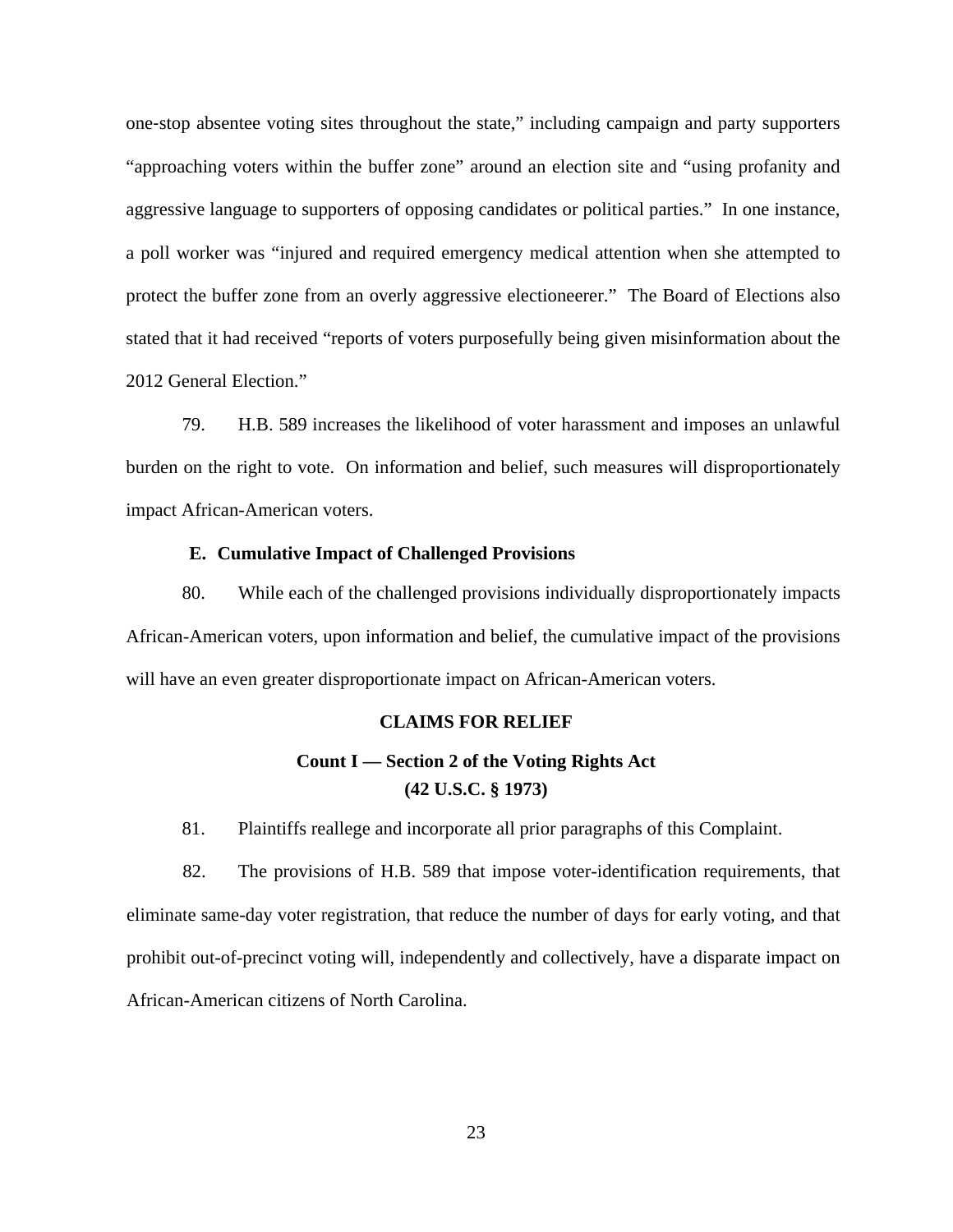83. On information and belief, the provisions of H.B. 589 that expand the number of poll observers and the numbers of people who can challenge ballots will have a disparate impact on African-American citizens of North Carolina.

84. The provisions of H.B. 589 that impose voter-identification requirements, that eliminate same-day voter registration, that reduce the number of days for early voting, that prohibit out-of-precinct voting, and that expand the number of poll observers and the numbers of people who can challenge ballots will, independently and collectively, result in the denial or abridgement of the right to vote for African-American citizens of North Carolina, the Individual Plaintiffs, and members of the North Carolina NAACP on account of race or color in violation of Section 2 of the Voting Rights Act.

85. The provisions of H.B. 589 that impose voter-identification requirements, that eliminate same-day voter registration, that reduce the number of days for early voting, that prohibit out-of-precinct voting, and that expand the number of poll observers and the numbers of people who can challenge ballots will, independently and collectively, result in the dilution of voting strength of African-Americans in North Carolina, including the Individual Plaintiffs and members of the North Carolina NAACP.

86. African-Americans in North Carolina, as a group, disproportionately engage in early voting, use same-day voter registration, and use out-of-precinct provisional voting. On information and belief, a disproportionate number of African-Americans in North Carolina also currently lack the identification required to vote by H.B. 589. On information and belief, a disproportionate number of African-Americans will be adversely impacted by the provisions of H.B. 589 that expand the number of poll observers and the numbers of people who can challenge ballots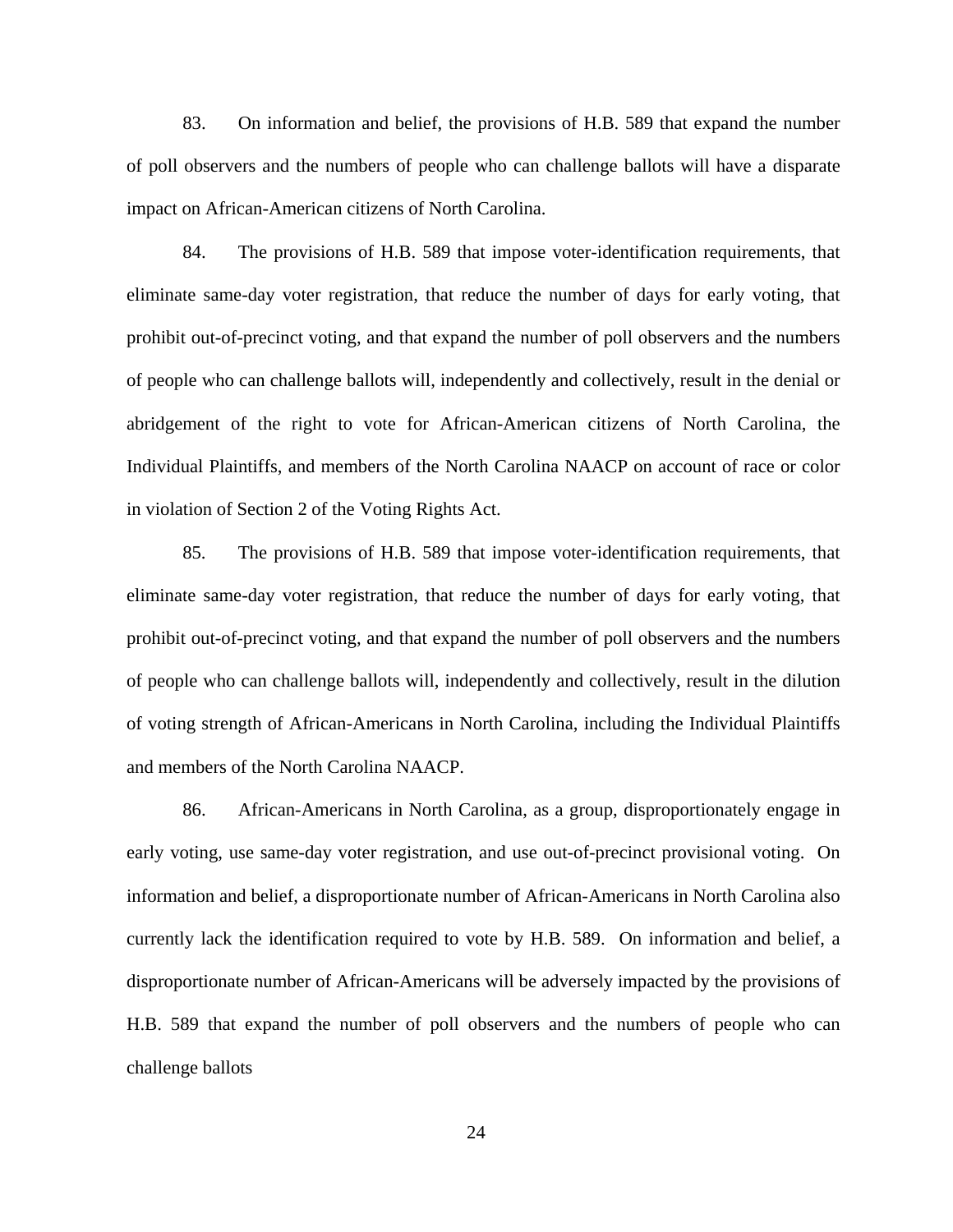87. At the time of H.B. 589's enactment, the General Assembly had before it evidence that African-Americans use early voting, same-day voter registration, and out-ofprecinct voting at higher rates than white voters, and that a disproportionate number of African-Americans lack the identification required to vote by H.B. 589. The General Assembly thus enacted a voter-identification requirement and eliminated or reduced early voting, same-day voter registration, and out-of-precinct voting with knowledge that such actions would affect African-American voters disproportionately.

88. The provisions of H.B. 589 that impose voter-identification requirements, that eliminate same-day voter registration, that reduce the number of days for early voting, that prohibit out-of-precinct voting, and that expand the number of poll observers and the numbers of people who can challenge ballots will, independently and collectively, have a causal connection to the discriminatory impact of North Carolina's voting laws.

89. The provisions of H.B. 589 that impose voter-identification requirements, that eliminate same-day voter registration, that reduce the number of days for early voting, that prohibit out-of-precinct voting, and that expand the number of poll observers and the numbers of people who can challenge ballots will, independently and collectively, interact with social and historical conditions in North Carolina—including racial disparities in areas such as housing, education, employment, income, health, and criminal justice—to deny African-Americans meaningful access to the political process.

90. Under the totality of the circumstances, the provisions of H.B. 589 that impose voter-identification requirements, that eliminate same-day voter registration, that reduce the number of days for early voting, that prohibit out-of-precinct voting, and that expand the number of poll observers and the numbers of people who can challenge ballots will result in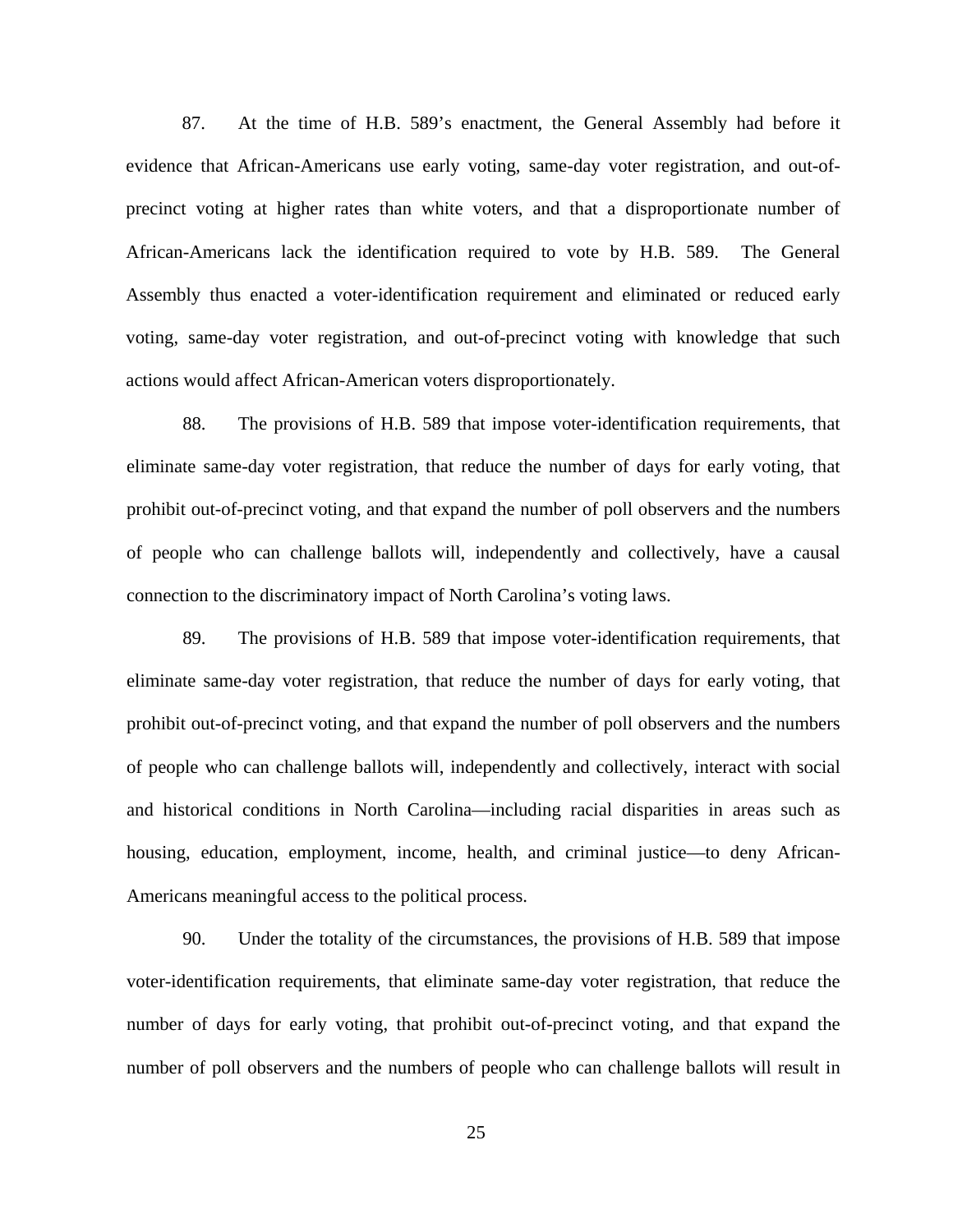the dilution of African-American voting strength and will, independently and collectively, deny African-Americans meaningful access to the political process.

91. North Carolina has an established—and judicially recognized—history of voting-related discrimination on the basis of race and ethnicity.

92. North Carolina has an established—and judicially recognized—history of racially polarized elections.

93. North Carolina has an established—and judicially recognized—history of using voting practices or procedures that tend to enhance the opportunity for discrimination against minority groups and to lessen the opportunity for minority groups to elect candidates of their choice.

94. As numerous courts have recognized, racial minorities in North Carolina bear the effects of past discrimination—in areas such as education, employment, income, health, and criminal justice—which hinder the ability of minorities to participate fully in the political processes. This history of discrimination causes North Carolina citizens who are members of minority groups to have less access to transportation and health care, and to be less welleducated, less well-housed, lower-paid, and more likely to live in poverty than their white counterparts.

95. Political campaigns in North Carolina have, on occasion, used overt and subtle racial appeals in political ads issued during the campaign.

96. Some elected officials in North Carolina have historically demonstrated a lack of responsiveness to the particularized needs of minority communities. This lack of responsiveness is demonstrated by racial disparities in areas such as housing, education, employment, income, health, and criminal justice. Racial minorities in North Carolina also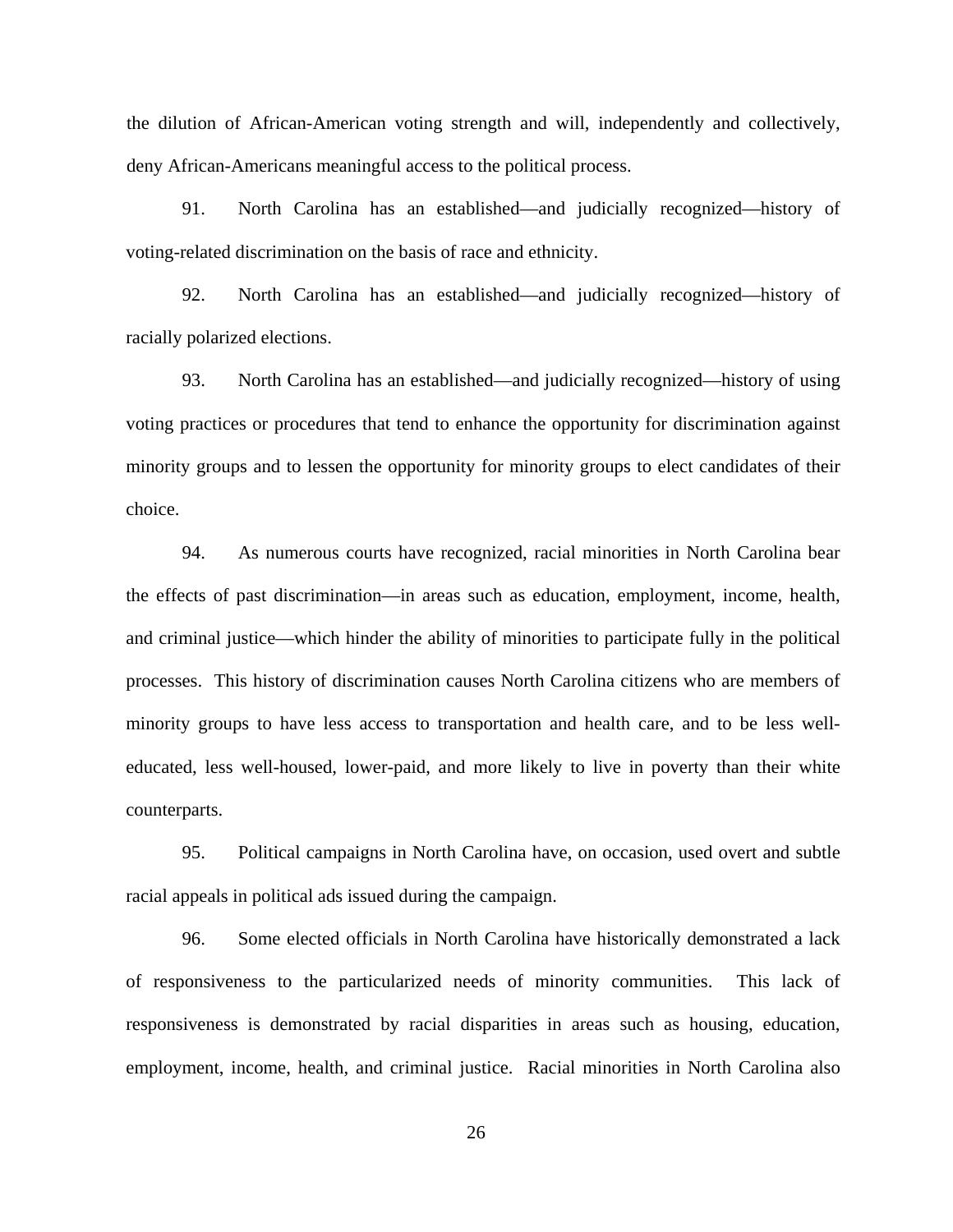have insufficient political influence to ensure that their needs are considered and addressed by elected officials.

97. The alleged policy rationales underlying H.B. 589 are tenuous and are not supported by credible evidence. In addition, the challenged provisions of H.B. 589 are not necessary or appropriately tailored to the accomplishment of any legitimate or compelling state interest.

## **Count II — Violation of the Fourteenth Amendment and 42 U.S.C. § 1983**

98. Plaintiffs reallege and incorporate all prior paragraphs of this Complaint.

99. The provisions of H.B. 589 that impose voter-identification requirements, that eliminate same-day voter registration, that reduce the number of days for early voting, that prohibit out-of-precinct voting, and that expand the number of poll observers and the numbers of people who can challenge ballots were enacted with the intention of suppressing the number of votes cast by African-Americans.

100. The historical background of H.B. 589, the sequence of events leading up to the enactment of H.B. 589, and the legislative history indicate that race was a motivating factor in the law's enactment.

101. At the time of H.B. 589's enactment, the General Assembly had before it evidence that African-Americans used early voting, same-day voter registration, and out-ofprecinct voting at higher rates than white voters. The General Assembly also had before it evidence that a disproportionate number of African-Americans lacked the identification required to vote by H.B. 589. The General Assembly enacted those provisions with knowledge and intent that such actions would affect African-American voters disproportionately.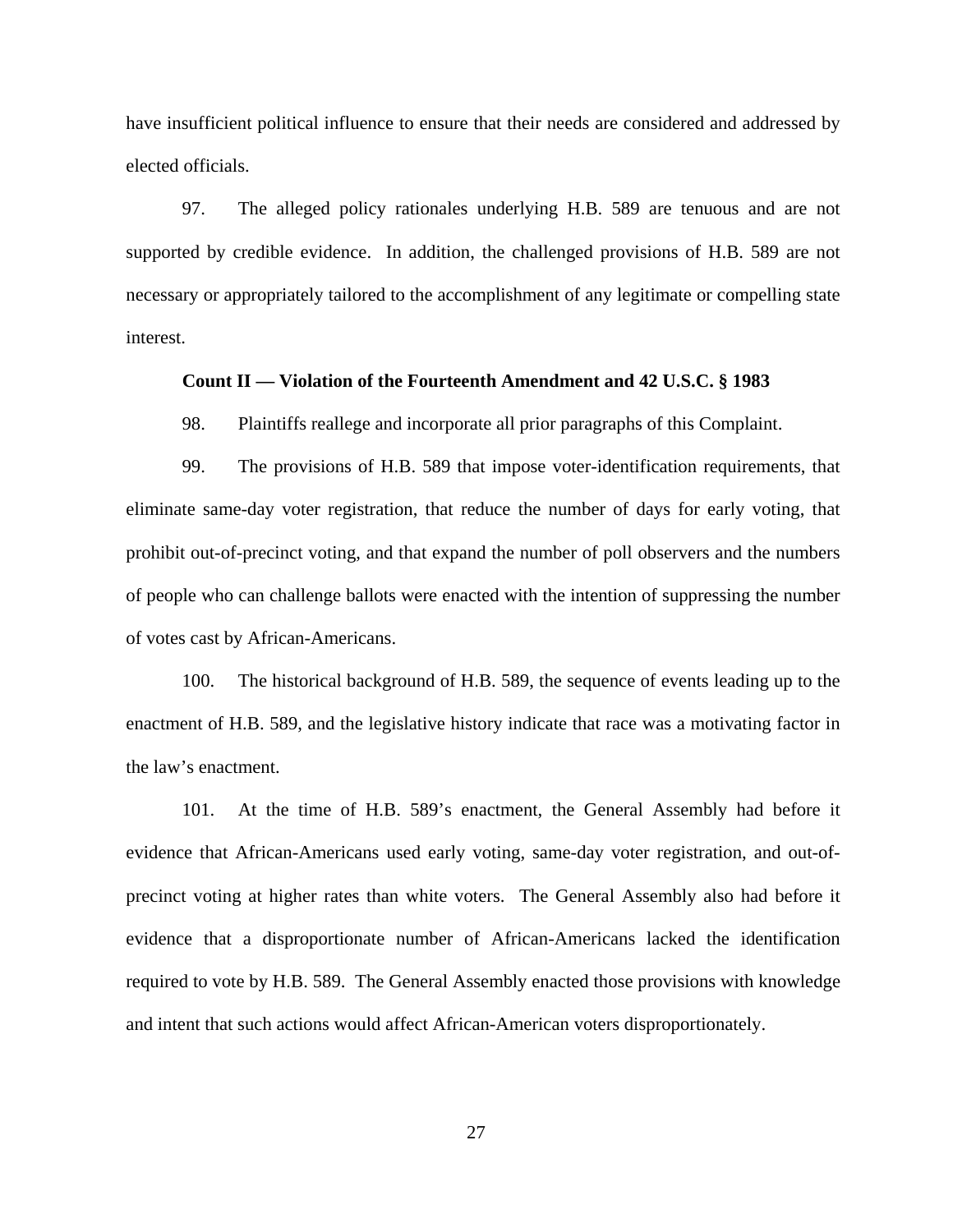102. The provisions of H.B. 589 that impose voter-identification requirements, that eliminate same-day voter registration, that reduce the number of days for early voting, that prohibit out-of-precinct voting, and that expand the number of poll observers and the numbers of people who can challenge ballots are not supported by a legitimate or compelling state interest.

103. The provisions of H.B. 589 that impose voter-identification requirements, that eliminate same-day voter registration, that reduce the number of days for early voting, that prohibit out-of-precinct voting, and that expand the number of poll observers and the numbers of people who can challenge ballots are not appropriately tailored to the accomplishment of any legitimate state interest.

104. The provisions of H.B. 589 that impose voter-identification requirements, that eliminate same-day voter registration, that reduce the number of days for early voting, that prohibit out-of-precinct voting, and that expand the number of poll observers and the numbers of people who can challenge ballots impose real and substantial burdens on the right to vote.

105. That burden will include, but will not be limited to, the fact that voters will encounter longer lines, limited times and opportunities to cast a ballot, undue delay, and, in my many cases, be completely prevented from voting as a result of the enactment of the challenged provisions of H.B. 589.

106. Even if the challenged provisions of H.B. 589 did serve a legitimate or compelling state interest, that interest would be outweighed by the substantial burdens the challenged provisions of H.B. 589 impose on the right to vote.

107. In implementing and enforcing the provisions of H.B. 589, the Defendants will be acting under the color of state law.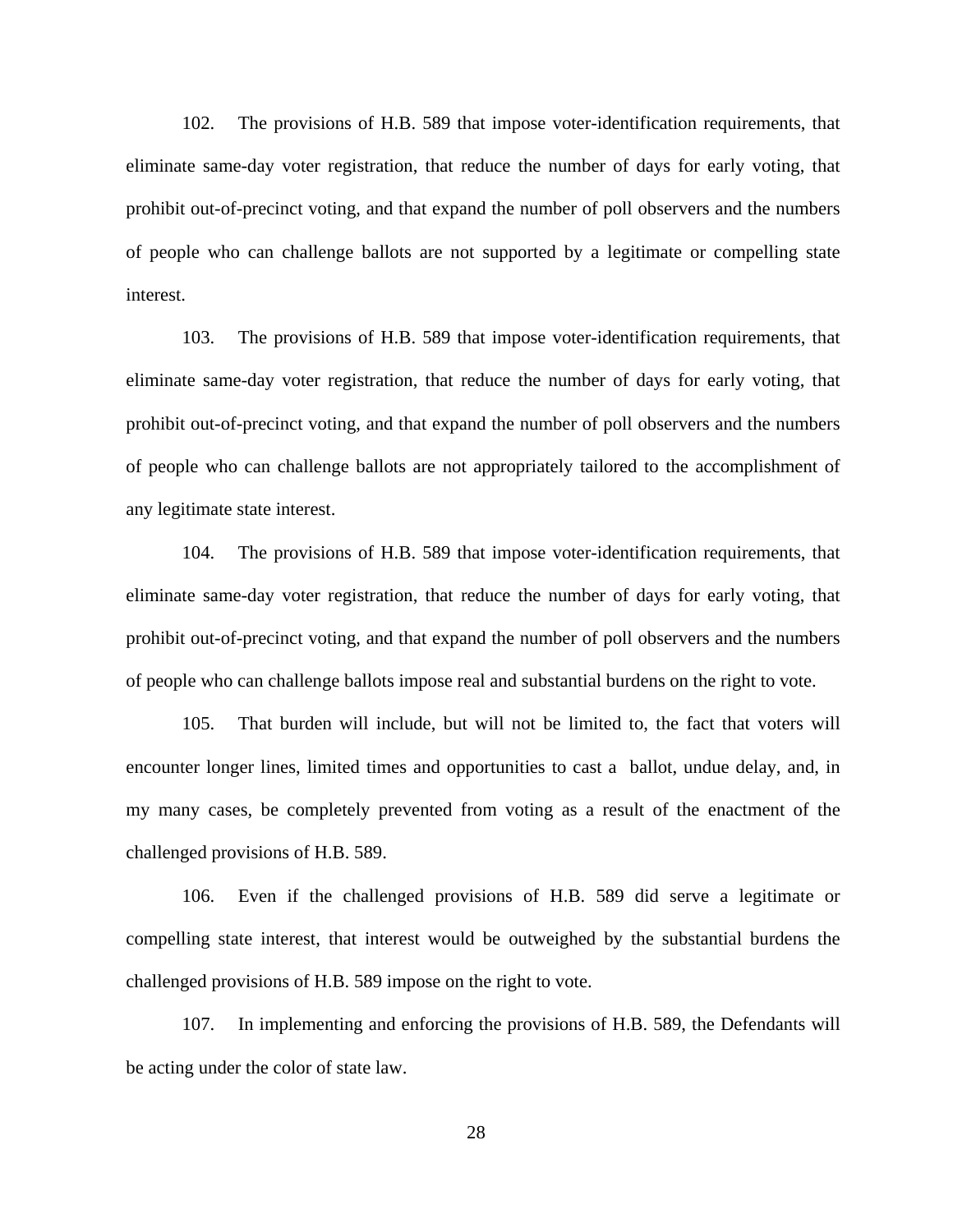108. Defendants' actions in implementing and enforcing the provisions of H.B. 589 will deprive Plaintiffs and other individuals in North Carolina of rights, privileges, or immunities granted under the Fourteenth Amendment of the U.S. Constitution.

109. In implementing and enforcing the provisions of H.B. 589, the Defendants will be discriminating against the Plaintiffs and other individuals in North Carolina due to their race, or the racial composition of their membership, in violation of the Fourteenth Amendment of the U.S. Constitution.

#### **Count III — Violation of the Fifteenth Amendment and 42 U.S.C. § 1983**

110. Plaintiffs reallege and incorporate all prior paragraphs of this Complaint.

111. The provisions of H.B. 589 that impose voter-identification requirements, that eliminate same-day voter registration, that reduce the number of days for early voting, that prohibit out-of-precinct voting, and that expand the number of poll observers and the numbers of people who can challenge ballots will, independently and collectively, result in the denial or abridgement of the right to vote of African-American citizens of North Carolina, the Individual Plaintiffs, and members of the North Carolina NAACP on account of race or color in violation of the Fifteenth Amendment to the U.S. Constitution.

112. The provisions of H.B. 589 that impose voter-identification requirements, that eliminate same-day voter registration, that reduce the number of days for early voting, that prohibit out-of-precinct voting, and that expand the number of poll observers and the numbers of people who can challenge ballots were enacted with the intention of suppressing the number of votes cast by African-Americans.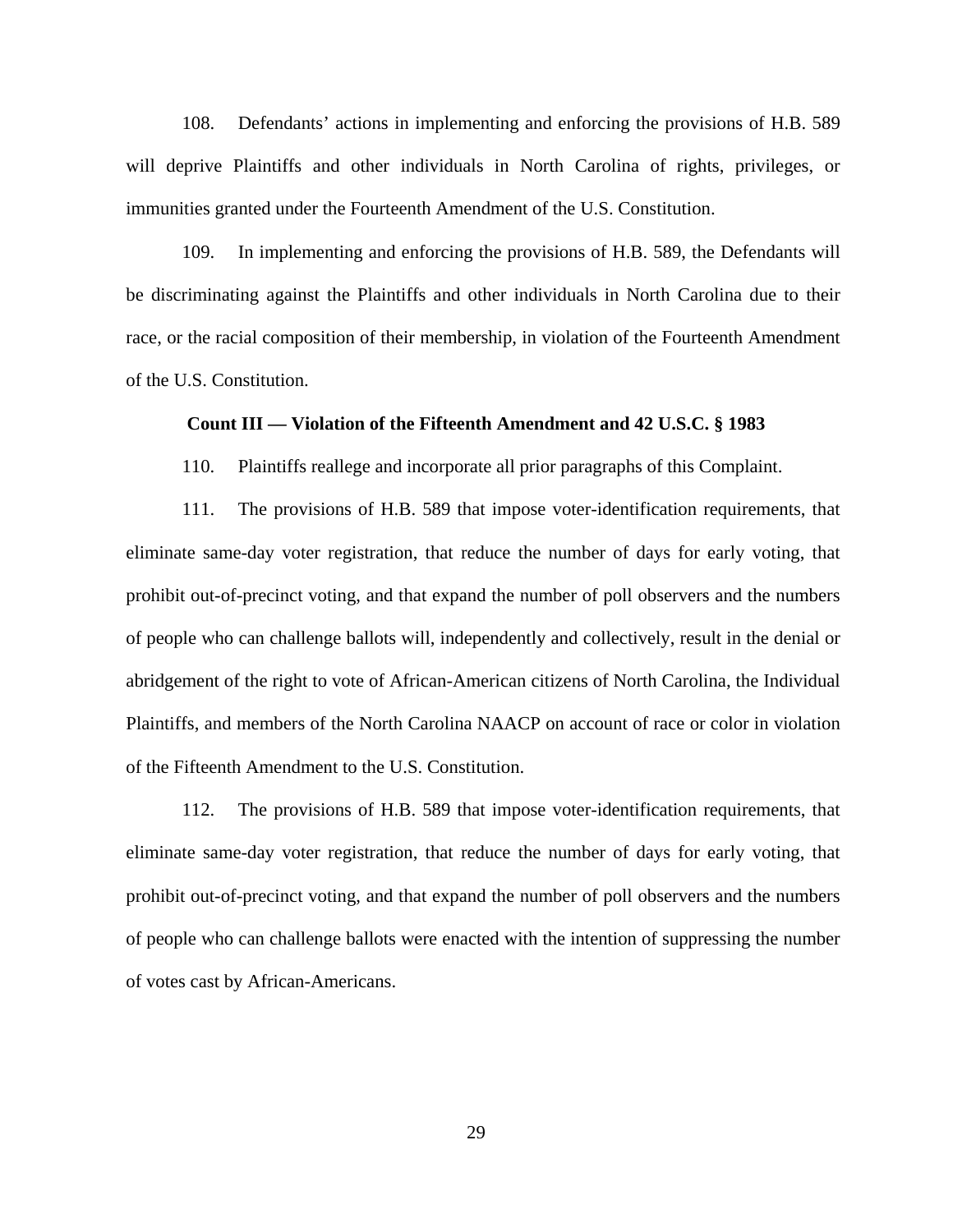113. The historical background of H.B. 589, the sequence of events leading up to the enactment of H.B. 589, and the legislative history indicate that race was a motivating factor in the law's enactment.

114. At the time of H.B. 589's enactment, the General Assembly had before it evidence that African-Americans used early voting, same-day voter registration, and out-ofprecinct voting at higher rates than white voters. The General Assembly also had before it evidence that a disproportionate number of African-Americans lacked the identification required to vote by H.B. 589. The General Assembly enacted those provisions with knowledge and intent that such actions would affect African-American voters disproportionately.

115. The provisions of H.B. 589 that impose voter-identification requirements, that eliminate same-day voter registration, that reduce the number of days for early voting, that prohibit out-of-precinct voting, and that expand the number of poll observers and the numbers of people who can challenge ballots are not supported by a legitimate or compelling state interest.

116. The provisions of H.B. 589 that impose voter-identification requirements, that eliminate same-day voter registration, that reduce the number of days for early voting, that prohibit out-of-precinct voting, and that expand the number of poll observers and the numbers of people who can challenge ballots are not appropriately tailored to the accomplishment of any legitimate state interest.

117. In implementing and enforcing the provisions of H.B. 589, the Defendants will be acting under the color of state law.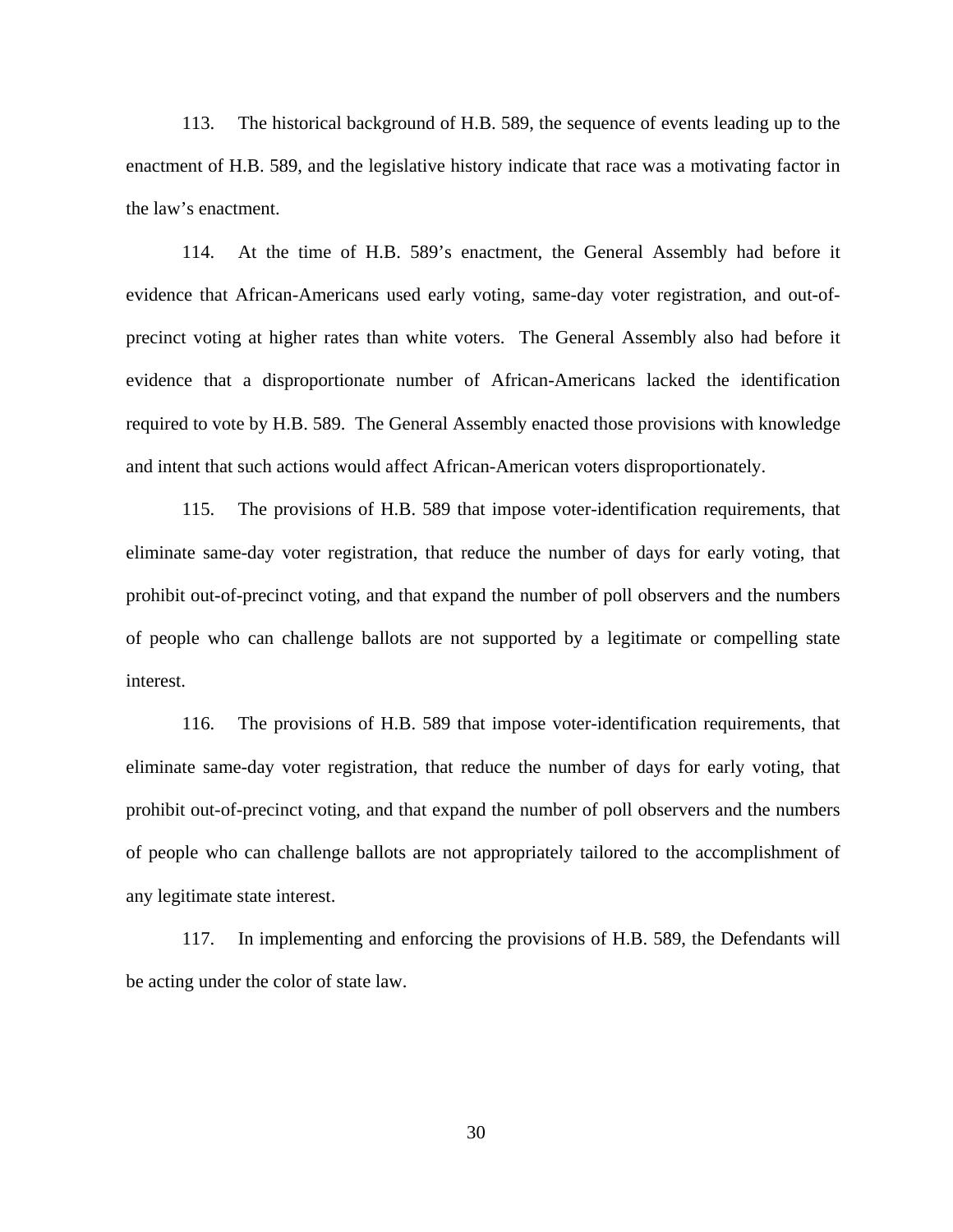118. Defendants' actions in implementing and enforcing the provisions of H.B. 589 will deprive Plaintiffs and other individuals in North Carolina of rights, privileges, or immunities granted under the Fifteenth Amendment of the U.S. Constitution.

119. In implementing and enforcing the provisions of H.B. 589, the Defendants will be discriminating against the Plaintiffs due to their race, or the racial composition of their membership, in violation of the Fifteenth Amendment of the U.S. Constitution.

#### **PRAYER FOR RELIEF**

WHEREFORE, Plaintiffs respectfully prays that the Court:

1. Declare that the challenged provisions of H.B. 589 violate Section 2 of the Voting Rights Act and the Fourteenth and Fifteenth Amendments to the United States Constitution;

2. Declare that Plaintiffs' rights will be irreparably harmed without injunctive or declaratory relief from this court;

3. Enjoin the Defendants, their agents, officers, and employees from implementing, enforcing, or giving any effect to the provisions of H.B. 589 that impose voteridentification requirements, that eliminate same-day voter registration, that reduce the number of days for early voting, that prohibit out-of-precinct voting, and that expand the number of poll observers and the scope of individuals who may issue voter challenges.

4. Retain Jurisdiction under Section 3(c) of the Voting Rights Act for such a period as it deems appropriate and decree that, during such period, no voting qualification or prerequisite to voting or standard, practice, or procedure with respect to voting different from that in force at the time this proceeding was commenced shall be enforced unless and until the Court finds that such qualification, prerequisite, standard, practice, or procedure does not have